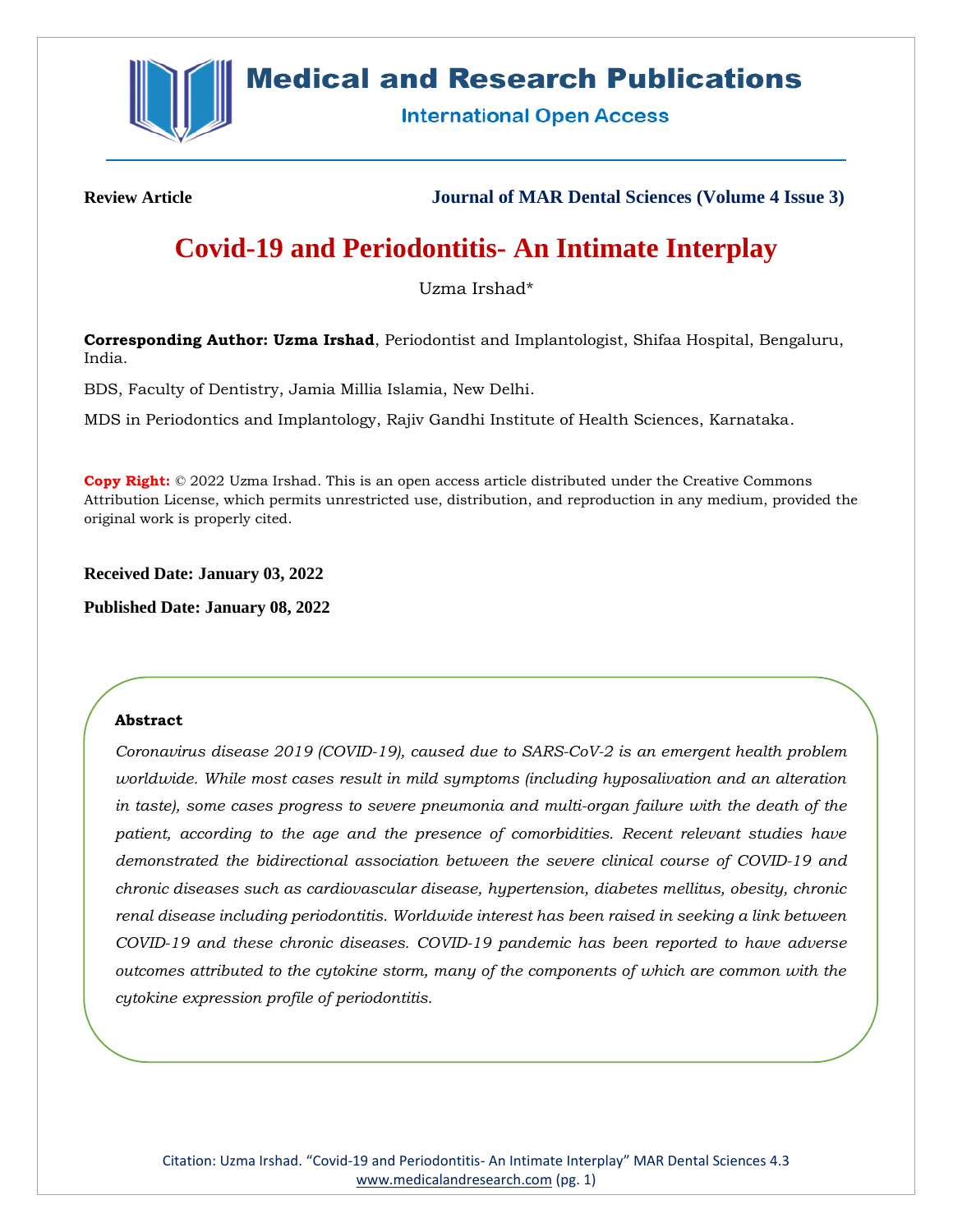*Periodontitis has long been attributed to having its pathophysiology rooted in a cytokine response. Hence there exists a communication that explores the connection between COVID-19 and periodontal disease through a common cytokine connection that forms a basis for recommending maintenance of oral hygiene in the COVID era. It's a wake-up call for patients with periodontitis as having an increased risk of exhibiting COVID-related adverse outcomes. The various hypothesis should be established and robust studies are required to fill these lacunae in knowledge.*

# **Introduction**

In December 2019, a series of rapidly spreading acute atypical respiratory diseases occurred in Wuhan, China. It was soon discovered as a novel coronavirus and named the severe acute respiratory syndrome coronavirus-2 (SARS-CoV-2, 2019-nCoV) due to its high homology (~80%) to SARS-CoV, which caused acute respiratory distress syndrome (ARDS) and high mortality during 2002–2003.**[**1**]** The outbreak of SARS-CoV-2 was zoonotic transmission initially later, recognized that human to human transmission played a major role in the subsequent outbreak.**[**2**]** The World Health Organization (WHO) on March 11, 2020, has declared the novel coronavirus (COVID-19) outbreak a global pandemic.**[**3**]** The SARS-CoV-2 virus primarily affects the respiratory system, although other organ systems are also involved. Lower respiratory tract infection-related symptoms including fever, dry cough and dyspnea were reported in the initial case series from Wuhan, China.**[**4**]** In addition, headache, dizziness, generalized weakness, vomiting and diarrhea were observed.**[**5**]** It is now widely recognized that respiratory symptoms of COVID-19 are extremely heterogeneous, ranging from minimal symptoms to significant hypoxia with ARDS.

Cytokine storms play an important role in severe COVID-19 cases. Cytokine Release Syndrome (CRS) is a systemic inflammatory response that can be caused by infection, some drugs and other factors, characterized by a sharp increase in the level of a large number of pro-inflammatory cytokines.**[**6,7,8**]** CRS is more common in immune system-related diseases and immune-related therapy such as chimeric antigen receptor T-cell (CAR-T) therapy, organ transplantation sepsis and viral infections.**[**9**]** SARS-CoV-2 binds to alveolar epithelial cells. The virus then activates the innate and adaptive immune systems, resulting in the release of a large number of cytokines, including IL-6. In addition, vascular permeability is increased by these pro-inflammatory factors, resulting in a large amount of fluid and blood cells entering the alveoli, resulting in dyspnoea and even respiratory failure.**[**10,11,12**]**

Periodontitis is a chronic inflammatory condition characterized by progressive destruction of bone and soft tissue, seriously affecting a patient's quality of life and causing a tremendous social and economic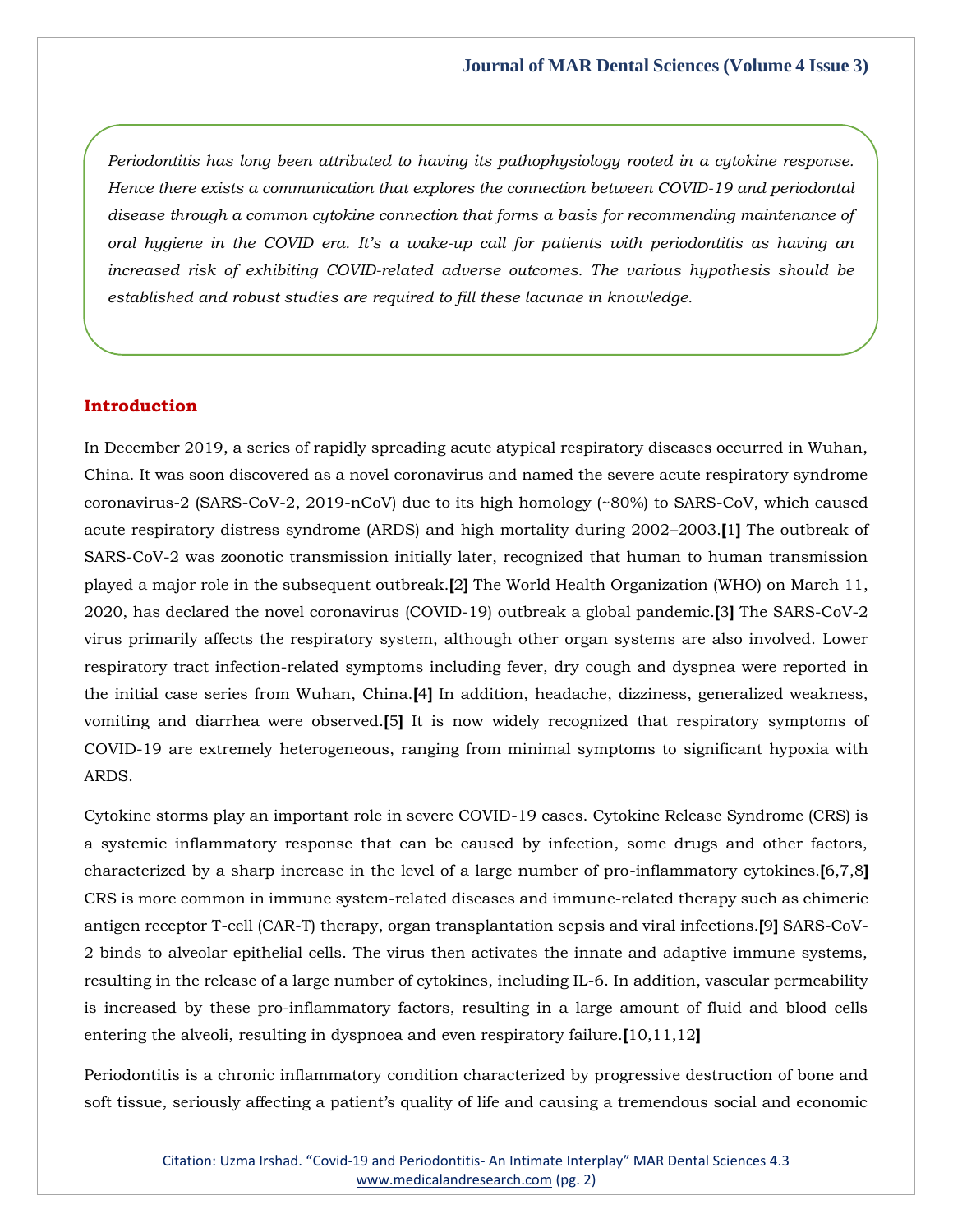burden. Severe periodontitis affects more than 700 million people (11% of the world's population), making it one of the most prevalent chronic inflammatory diseases worldwide.**[**13**]** In addition, an increasing amount of clinical and experimental evidence indicates the potential direct relationship between periodontitis and several systematic diseases including diabetes, rheumatoid arthritis, atherosclerosis, Alzheimer's disease and even cancers.**[**14,15,16**]** The pathogenesis of periodontitis involves a complex interplay between periodontopathogens and host immunity, greatly influenced by genetic and environmental factors. The role of the cytokine network in the pathogenesis of periodontitis has been well established. Pro-inflammatory cytokines from IL-1, IL-6 and TNF families are secreted by host periodontal cells and immunocytes after stimulation by pathobionts, which activates and recruits specific immune cell subsets and causes direct tissue damage.**[**17**]**

Hence there exists a communication that explores the connection between COVID-19 and periodontal disease through common cytokine association. Understanding of this association underscores the importance of keeping periodontal disease under check and the value of maintaining meticulous oral hygiene in the COVID-19 era. It also points towards the possibility of the presence of periodontal disease as a predisposing factor towards COVID-19 related adverse outcomes.

## **SARS-CoV-2 virus Structure and Pathophysiology**

The coronaviruses are made up of four structural proteins, namely, the spike (S), membrane (M), envelop (E) and nucleocapsid (N) proteins. The S protein is seen to be protruding from the viral surface and is the most important one for host attachment and penetration.**[**18**]** This protein is composed of two functional subunits (S1 and S2), among which S1 is responsible for binding to the host cell receptor and the S2 subunit plays a role in the fusion of viral and host cellular membranes.**[**19**]**



ACE-2 has been identified as a functional receptor for SARS-CoV and is highly expressed on the pulmonary epithelial cells.**[**20**]** It is through this host receptor that the S protein binds initially to start

> Citation: Uzma Irshad. "Covid-19 and Periodontitis- An Intimate Interplay" MAR Dental Sciences 4.3 [www.medicalandresearch.com](http://www.medicalandresearch.com/) (pg. 3)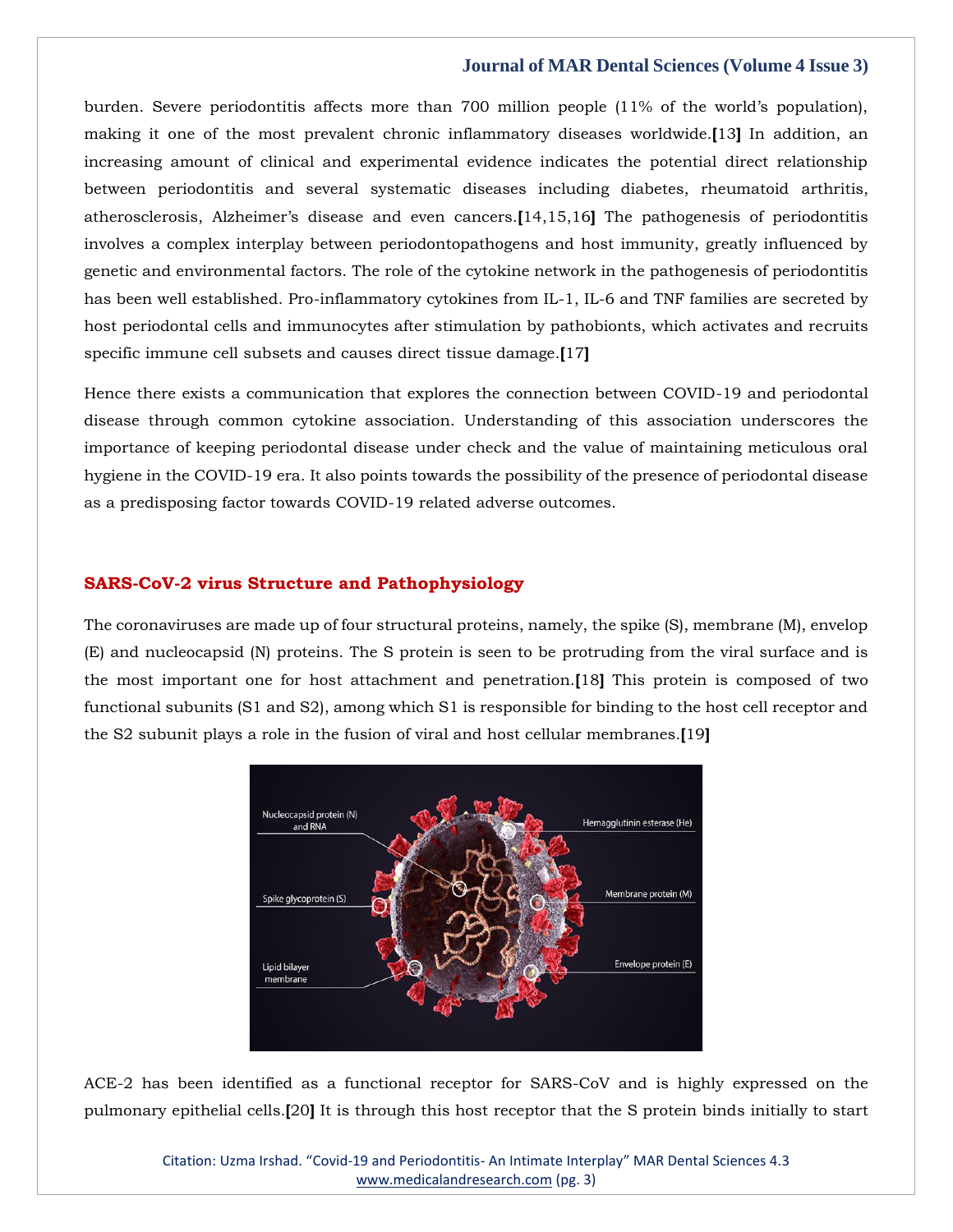the host cell invasion by the virus.**[**21**]** The virus is transmitted via respiratory droplets and aerosols from person to person. Once inside the body, the virus binds to host receptors and enters host cells through endocytosis or membrane fusion. The mean incubation period was 5.2 days. The combined case-fatality rate was 2.3%.**[**22,23**]**



**Figure 1. Pathophysiology of COVID-19 Virus**

Citation: Uzma Irshad. "Covid-19 and Periodontitis- An Intimate Interplay" MAR Dental Sciences 4.3 [www.medicalandresearch.com](http://www.medicalandresearch.com/) (pg. 4)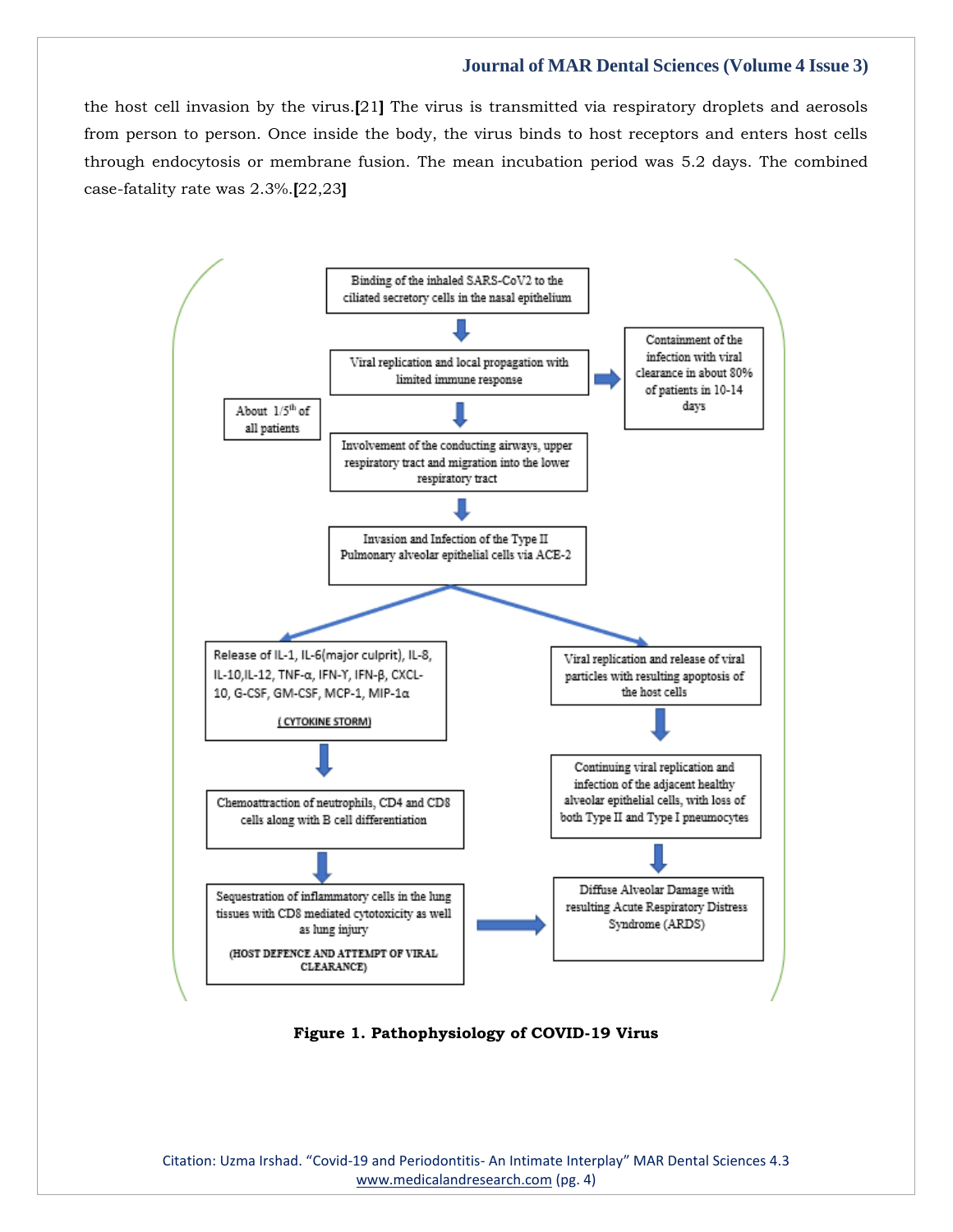

**Figure 2. Mechanisms of SARS-CoV-2 associated cytokine storm and associated damages.**

## **Periodontal Disease Pathophysiology**

For ages, periodontal disease has been considered a silent pandemic with complex multi-factorial pathophysiology along with evidence-based claims of immune-mediated pathogenesis. In a healthy state, local challenge and a mild host immune response are balanced. Both the commensal microbiota and mechanical stimulation caused by mastication participate in the training of local mucosal immunity. In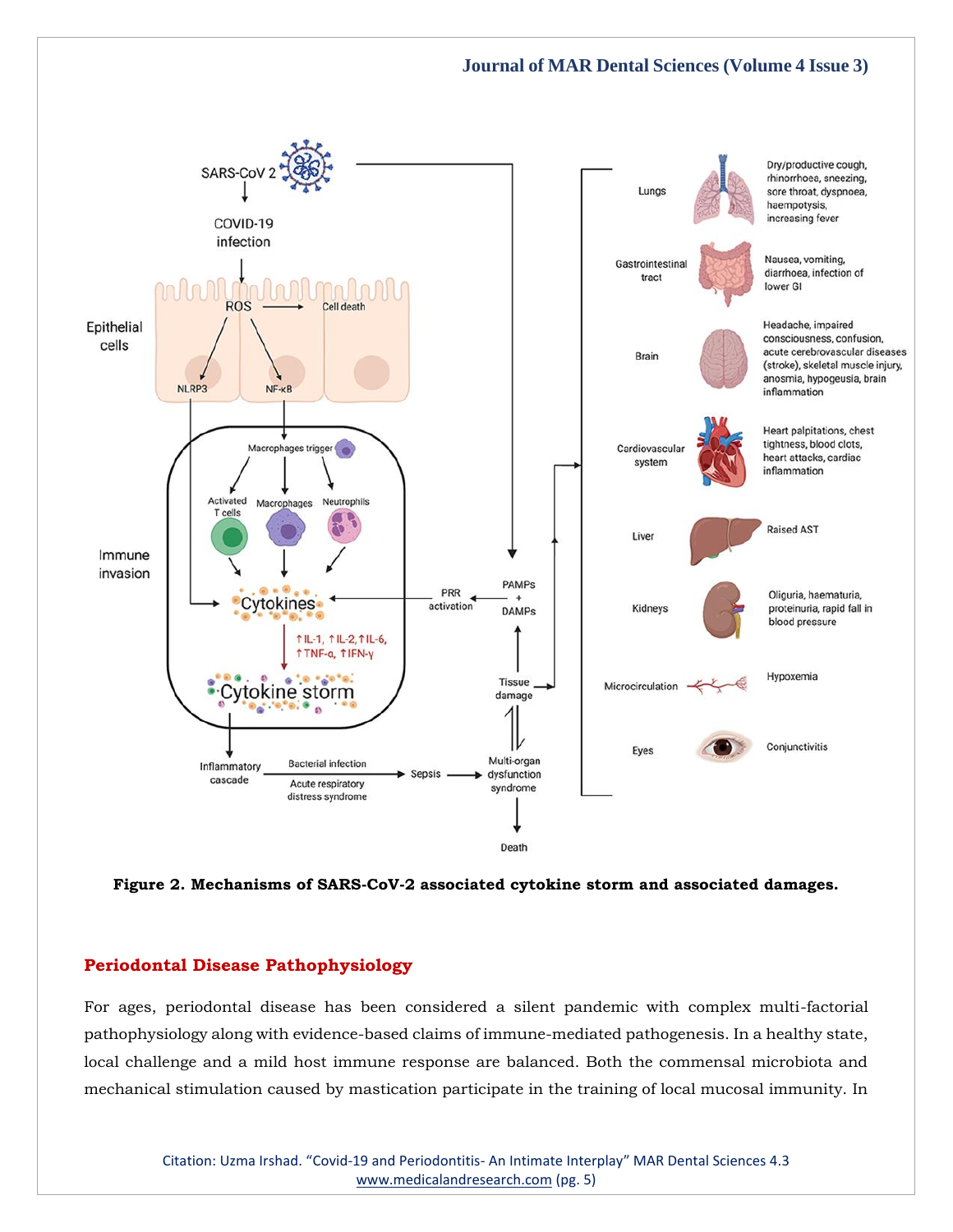this state, there is an appropriate number of infiltrating neutrophils in the gingival sulcus, as well as some resident immune cells in the gingival tissue, including Th17 cells and innate lymphoid cells.**[**24**]**



# **Figure 3**. **The homeostasis of periodontal tissue, the pathogenesis of chronic periodontitis and roles of the involved cytokines.**

However, if the immune pathogenicity of the local microbiota is elevated by the colonization of keystone pathogens, which over-activate the host immune response, tissue destruction is initiated.**[**24**]** The interaction between the microbiota and all host cells leads to the first wave of cytokine secretion:

- Mainly participates in the amplification of pro-inflammatory cytokine cascade (IL-1, IL-6, TNFα..)
- The recruitment, activation and differentiation of specific immune cells.
- Release of cytokines from differentiated immune cells such as Murine mononuclear phagocyte (MNPs) and Antigen-presenting cells (APCs) after stimulation by the microbiome.
- They can activate or promote other effector cells, such as osteoclasts and neutrophils, which exert pro-inflammatory or anti-inflammatory effects by secreting cell-specific cytokine clusters
- Among these cell subsets, Th1 and Treg cells mainly act as protectors, while Th2/B and Th17 cells exert complex effects that may lead to tissue destruction or protection under certain circumstances.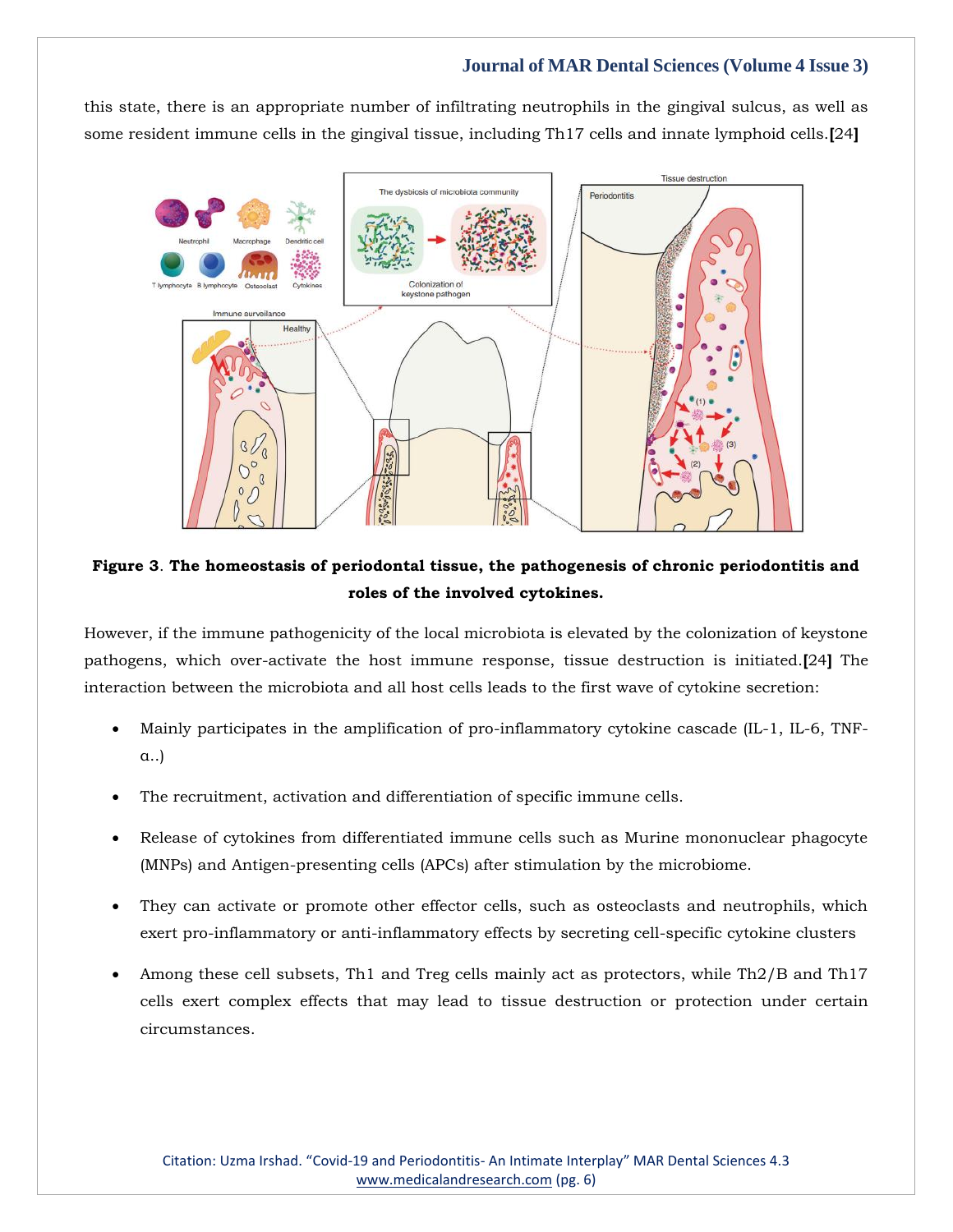

**Figure 4. Cytokine network in the pathogenesis of periodontitis.**

About two decades ago, there was a particular interest in confirming associations between periodontitis and systemic disease. Very interestingly, the strict relationship between periodontitis, diabetes and IL-6 was demonstrated by a recent in vivo experimental study: coexistent diabetes and periodontitis significantly reduced leptin and IL-18 and significantly increased IL-6 than controls, concluded that periodontitis is able to induce changes indicative of systemic inflammation.**[**25**]** Chronic periodontitis has been shown to be a risk factor for cardiovascular disease, diabetes mellitus, respiratory disease, rheumatoid arthritis and other conditions. The systemic inflammatory burden of periodontitis is welldocumented also thanks to the evidence of high sensitivity C-reactive protein (hsCRP).

# **Interlink Between Covid-19 And Periodontitis**

Hypotheses depending on the most recent literature demonstrated for periodontitis, several events would seem to correlate with the clinical behavior of COVID-19 with a patient's periodontal status. By causing ulceration of the gingival epithelium, periodontitis could reduce the protective function of the oral epithelial cells, thereby exposing the patients to an elevated risk of invasion by SARS-CoV-2.**[**26**]**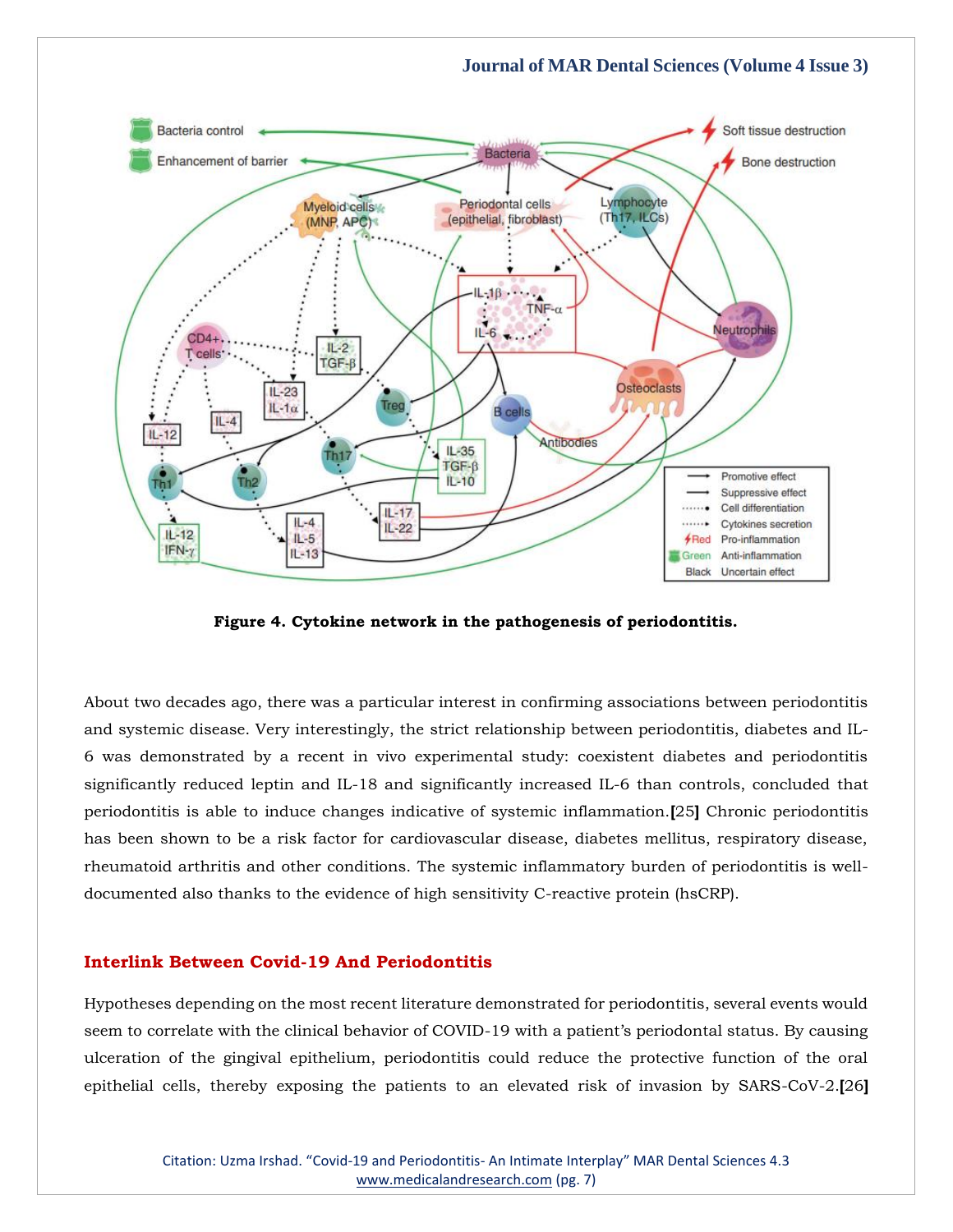Concurrently, ACE2, TMPRSS2 and furin, which are expressed in the aforementioned oral epithelial cells and the proteases produced by periodontopathic bacteria, could cleave the protein S of the virus, thereby favoring infection. It, therefore, follows that the presence of periodontopathic bacteria could increase the risk of SARS-CoV-2 infection.**[**27**]**

Various studies have shown:

- Subgingival component epithelial cells of periodontal pockets express high levels of CD147**[**28,29**]** and thus, periodontitis could facilitate SARS-CoV-2 infection through the CD147 route.
- Periodontopathic bacteria are aspirated into the lungs, the expression of ACE2 increases in the bronchus and the lungs (also in the oral cavity) due to bacterial and pathogenic factors, such as endotoxins, and that this overexpression could increase the risk of a SARS-CoV-2 infection.**[**29**]**
- The culture supernatant of the periodontopathic bacterium Fusobacterium nucleatum has been shown to upregulate the ACE-2 receptor of the SARS-CoV2 in alveolar epithelial cells.**[**30**]**Colony Stimulating Factor (CSF) induced the production of IL-6 and IL-8 by alveolar epithelial cells; CSF also strongly induced the expression of IL-6 and IL-8 by bronchial epithelial cells of pharyngeal mucosa. These findings suggest that when patients with mild COVID-19 frequently aspirate periodontopathic bacteria, SARS-CoV-2 infection is promoted, and lower respiratory tract inflammation can become severe in the presence of viral pneumonia.**[**30**]**
- Periodontitis was associated with a higher risk of intensive care unit admission, need for assisted ventilation and death of COVID-19 patients, and increased blood levels of biomarkers linked to worse disease outcomes.**[**31**]**
- In patients with periodontal disease during SARS-CoV-2 infection, the periodontal condition could be aggravated due to the downregulation of ACE2 and an increase in ACE and Ang II, thereby resulting in the involvement of several pro-inflammatory factors.**[**32,33**]**
- Periodontopathic bacteria have been found in the metagenome of severe COVID-19 patients**[**34**]**; indeed, it is commonplace to find bacterial superinfections in patients with severe cases of COVID-19.**[**35**]**
- Finally, a recent study has demonstrated that intensive periodontal treatment reduced the risk of pneumonia in COVID-19 patients.**[**36**]**
- Another possible mechanism, which could explain the association between periodontal disease and a severe COVID-19 course, could be the overproduction of phlogistic molecules, such as IL-6 and IL-17, in healthy patients and patients with chronic diseases such as diabetes. It should be considered that periodontitis, independently of any other pathology, raises IL-6. Therefore,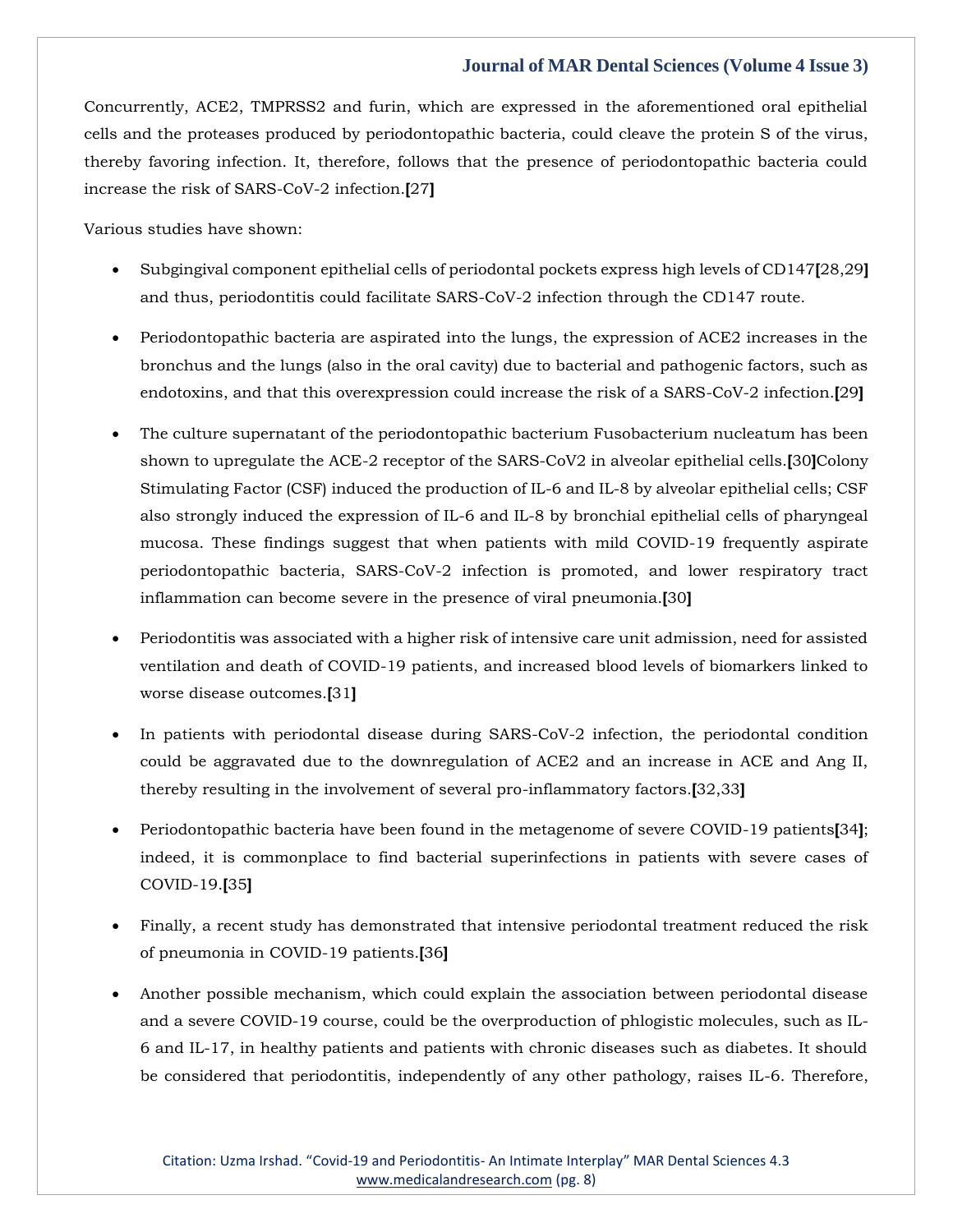and irrespective of the concept that IL-6 is the cause of severe cases of COVID-19 or a reliable biomarker for COVID-19**[**37**]**, periodontitis could modify the level of IL-6 in COVID-19 patients.

• It can also be hypothesized that in those COVID-19 patients, also suffering from diabetes and periodontitis, levels of IL-6 in circulation deriving from all three pathologies could be envisaged.

The above evidence held strong co-relation between periodontitis with IL-6 and COVID-19 with IL-6 release, at least in diabetic patients, that seeds the scientific community to simulate hypotheses, as follows:

1. Can periodontitis be a risk factor involved in the more aggressive clinical manifestation of COVID-19 in some, at least diabetic patients?

2. Can periodontitis induce such a chronic inflammatory status, that forms stable increasing levels of cytokines like IL-6, the main culprit for the adverse events in COVID-19?

3. Is it beneficial to clinically evaluate and monitor the periodontal status of diabetic SARS-COV-2 positive patients over time, in order to check IL-6 production?

# **Conclusion**

Considering the common pathway of inflammatory response points towards the possible association between Periodontitis and COVID-19 related adverse outcomes. Encouraging the experimental studies in the following fields based on the evidence, are suggested to elucidate these potential relationships and their pathophysiologic and clinical impact on the worldwide community. Understanding of this association highlights the importance of keeping periodontal disease under check and the value of maintaining meticulous oral hygiene in the COVID-19 era. It also points towards the possibility of the presence of periodontal disease as predisposing towards COVID-19 related adverse outcomes.

**Conflicts of Interest:** The author declares no conflict of interest.

## **References**

1[.Ksiazek TG, Erdman D, Goldsmith CS, Zaki SR, Peret T, Emery S, Tong S, Urbani C, Comer JA, Lim](https://www.google.com/search?q=A+novel+coronavirus+associated+with+severe+acute+respiratory+syndrome.+New+England+journal+of+medicine&oq=A+novel+coronavirus+associated+with+severe+acute+respiratory+syndrome.+New+England+journal+of+medicine&aqs=chrome..69i57.390j0j7&sourceid=chrome&ie=UTF-8)  [W, Rollin PE. A novel coronavirus associated with severe acute respiratory syndrome. New England](https://www.google.com/search?q=A+novel+coronavirus+associated+with+severe+acute+respiratory+syndrome.+New+England+journal+of+medicine&oq=A+novel+coronavirus+associated+with+severe+acute+respiratory+syndrome.+New+England+journal+of+medicine&aqs=chrome..69i57.390j0j7&sourceid=chrome&ie=UTF-8)  [journal of medicine. 2003 May 15;348\(20\):1953-66.](https://www.google.com/search?q=A+novel+coronavirus+associated+with+severe+acute+respiratory+syndrome.+New+England+journal+of+medicine&oq=A+novel+coronavirus+associated+with+severe+acute+respiratory+syndrome.+New+England+journal+of+medicine&aqs=chrome..69i57.390j0j7&sourceid=chrome&ie=UTF-8)

2[.Li Q, Guan X, Wu P, Wang X, Zhou L, Tong Y, Ren R, Leung KS, Lau EH, Wong JY, Xing X. Early](https://www.google.com/search?q=Early+transmission+dynamics+in+Wuhan%2C+China%2C+of+novel+coronavirus%E2%80%93infected+pneumonia&sxsrf=AOaemvKYD-noKFpQyKQvba5T-m-4RQ9VgQ%3A1641368460929&ei=jEvVYaeCOJXn2roPt6qYqA4&ved=0ahUKEwin-LuAjpr1AhWVs1YBHTcVBuUQ4dUDCA4&uact=5&oq=Early+transmission+dynamics+in+Wuhan%2C+China%2C+of+novel+coronavirus%E2%80%93infected+pneumonia&gs_lcp=Cgdnd3Mtd2l6EAM6BwgjEOoCECdKBAhBGABKBAhGGABQ3gVY3gVgxwhoAXAAeACAAfYBiAH2AZIBAzItMZgBAKABAaABArABCsABAQ&sclient=gws-wiz)  [transmission dynamics in Wuhan, China, of novel coronavirus](https://www.google.com/search?q=Early+transmission+dynamics+in+Wuhan%2C+China%2C+of+novel+coronavirus%E2%80%93infected+pneumonia&sxsrf=AOaemvKYD-noKFpQyKQvba5T-m-4RQ9VgQ%3A1641368460929&ei=jEvVYaeCOJXn2roPt6qYqA4&ved=0ahUKEwin-LuAjpr1AhWVs1YBHTcVBuUQ4dUDCA4&uact=5&oq=Early+transmission+dynamics+in+Wuhan%2C+China%2C+of+novel+coronavirus%E2%80%93infected+pneumonia&gs_lcp=Cgdnd3Mtd2l6EAM6BwgjEOoCECdKBAhBGABKBAhGGABQ3gVY3gVgxwhoAXAAeACAAfYBiAH2AZIBAzItMZgBAKABAaABArABCsABAQ&sclient=gws-wiz)–infected pneumonia. New England [journal of medicine. 2020 Jan 29.](https://www.google.com/search?q=Early+transmission+dynamics+in+Wuhan%2C+China%2C+of+novel+coronavirus%E2%80%93infected+pneumonia&sxsrf=AOaemvKYD-noKFpQyKQvba5T-m-4RQ9VgQ%3A1641368460929&ei=jEvVYaeCOJXn2roPt6qYqA4&ved=0ahUKEwin-LuAjpr1AhWVs1YBHTcVBuUQ4dUDCA4&uact=5&oq=Early+transmission+dynamics+in+Wuhan%2C+China%2C+of+novel+coronavirus%E2%80%93infected+pneumonia&gs_lcp=Cgdnd3Mtd2l6EAM6BwgjEOoCECdKBAhBGABKBAhGGABQ3gVY3gVgxwhoAXAAeACAAfYBiAH2AZIBAzItMZgBAKABAaABArABCsABAQ&sclient=gws-wiz)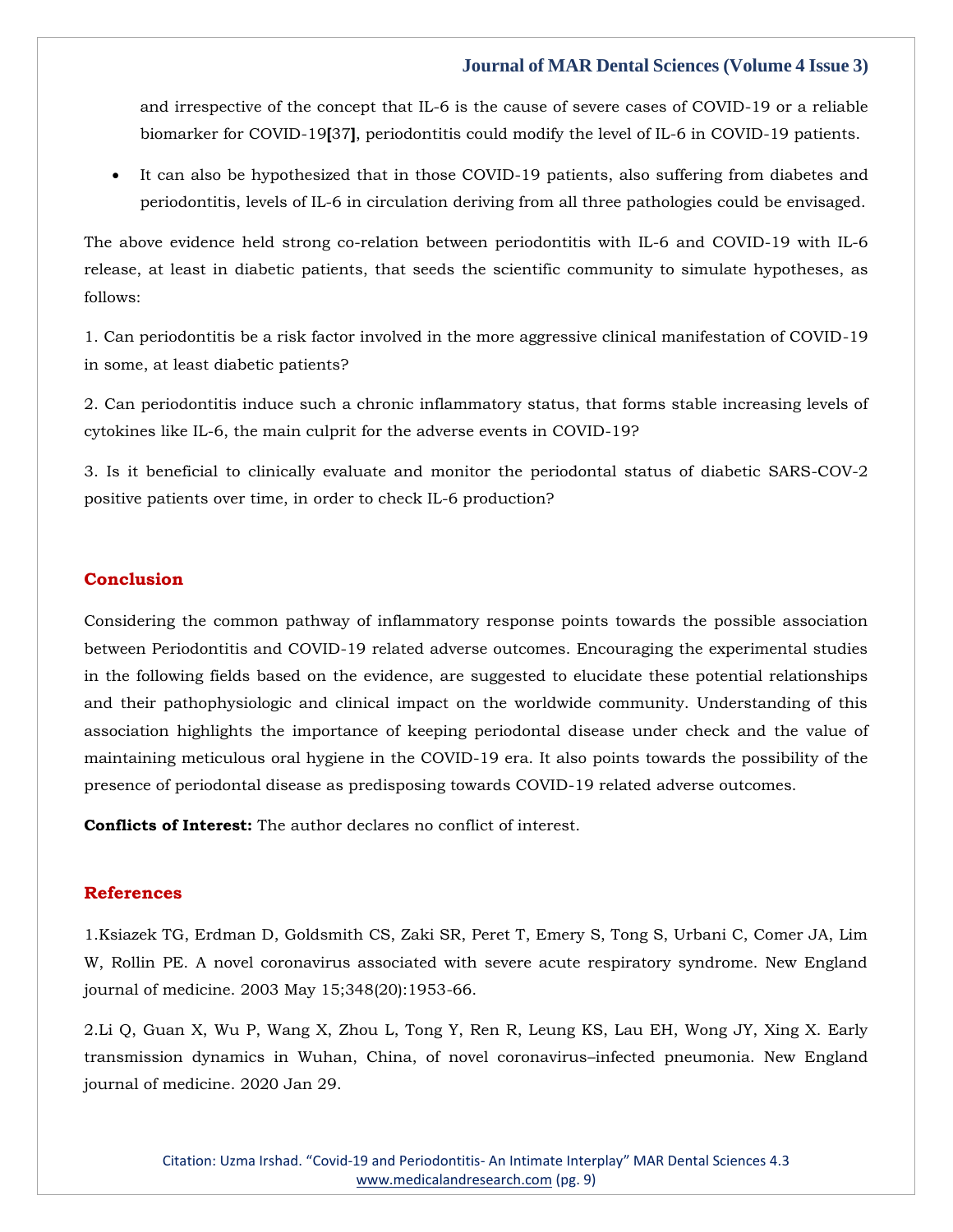3[.Ghebreyesus TA. WHO Director-General's opening remarks at the media briefing on COVID-19. 2020.](https://www.google.com/search?q=WHO+Director-General%27s+opening+remarks+at+the+media+briefing+on+COVID-19&sxsrf=AOaemvLXHn-_6rmgWp7kef-GZCy9t5kgTg%3A1641368486707&ei=pkvVYaa-KqKl2roPz4WGwAo&ved=0ahUKEwimqeGMjpr1AhWiklYBHc-CAagQ4dUDCA4&uact=5&oq=WHO+Director-General%27s+opening+remarks+at+the+media+briefing+on+COVID-19&gs_lcp=Cgdnd3Mtd2l6EAMyBQgAEIAEMgUIABCABDIGCAAQFhAeMgYIABAWEB46BwgjEOoCECdKBAhBGABKBAhGGABQ5QRY5QRgvwdoAXAAeACAAZACiAGQApIBAzItMZgBAKABAaABArABCsABAQ&sclient=gws-wiz)  [Geneva: World Health Organization. 2020.](https://www.google.com/search?q=WHO+Director-General%27s+opening+remarks+at+the+media+briefing+on+COVID-19&sxsrf=AOaemvLXHn-_6rmgWp7kef-GZCy9t5kgTg%3A1641368486707&ei=pkvVYaa-KqKl2roPz4WGwAo&ved=0ahUKEwimqeGMjpr1AhWiklYBHc-CAagQ4dUDCA4&uact=5&oq=WHO+Director-General%27s+opening+remarks+at+the+media+briefing+on+COVID-19&gs_lcp=Cgdnd3Mtd2l6EAMyBQgAEIAEMgUIABCABDIGCAAQFhAeMgYIABAWEB46BwgjEOoCECdKBAhBGABKBAhGGABQ5QRY5QRgvwdoAXAAeACAAZACiAGQApIBAzItMZgBAKABAaABArABCsABAQ&sclient=gws-wiz)

4[.Huang C, Wang Y, Li X, Ren L, Zhao J, Hu Y, Zhang L, Fan G, Xu J, Gu X, Cheng Z. Clinical features](https://www.google.com/search?q=Clinical+features+of+patients+infected+with+2019+novel+coronavirus+in+Wuhan%2C+China&sxsrf=AOaemvJDbVn_CdMDKqT-wroBfh27PfA_Yw%3A1641368510917&ei=vkvVYYGiN93m2roPwcyYqAQ&ved=0ahUKEwiB-aaYjpr1AhVds1YBHUEmBkUQ4dUDCA4&uact=5&oq=Clinical+features+of+patients+infected+with+2019+novel+coronavirus+in+Wuhan%2C+China&gs_lcp=Cgdnd3Mtd2l6EAM6BwgjEOoCECdKBAhBGABKBAhGGABQgAZYgAZgiAloAXACeACAAdMBiAHTAZIBAzItMZgBAKABAaABArABCsABAQ&sclient=gws-wiz)  [of patients infected with 2019 novel coronavirus in Wuhan, China. The lancet. 2020 Feb](https://www.google.com/search?q=Clinical+features+of+patients+infected+with+2019+novel+coronavirus+in+Wuhan%2C+China&sxsrf=AOaemvJDbVn_CdMDKqT-wroBfh27PfA_Yw%3A1641368510917&ei=vkvVYYGiN93m2roPwcyYqAQ&ved=0ahUKEwiB-aaYjpr1AhVds1YBHUEmBkUQ4dUDCA4&uact=5&oq=Clinical+features+of+patients+infected+with+2019+novel+coronavirus+in+Wuhan%2C+China&gs_lcp=Cgdnd3Mtd2l6EAM6BwgjEOoCECdKBAhBGABKBAhGGABQgAZYgAZgiAloAXACeACAAdMBiAHTAZIBAzItMZgBAKABAaABArABCsABAQ&sclient=gws-wiz)  [15;395\(10223\):497-506.](https://www.google.com/search?q=Clinical+features+of+patients+infected+with+2019+novel+coronavirus+in+Wuhan%2C+China&sxsrf=AOaemvJDbVn_CdMDKqT-wroBfh27PfA_Yw%3A1641368510917&ei=vkvVYYGiN93m2roPwcyYqAQ&ved=0ahUKEwiB-aaYjpr1AhVds1YBHUEmBkUQ4dUDCA4&uact=5&oq=Clinical+features+of+patients+infected+with+2019+novel+coronavirus+in+Wuhan%2C+China&gs_lcp=Cgdnd3Mtd2l6EAM6BwgjEOoCECdKBAhBGABKBAhGGABQgAZYgAZgiAloAXACeACAAdMBiAHTAZIBAzItMZgBAKABAaABArABCsABAQ&sclient=gws-wiz)

5[.Shi H, Han X, Jiang N, Cao Y, Alwalid O, Gu J, Fan Y, Zheng C. Radiological findings from 81 patients](https://www.google.com/search?q=Radiological+findings+from+81+patients+with+COVID-19+pneumonia+in+Wuhan%2C+China%3A+a+descriptive+study&sxsrf=AOaemvITkTeIF9GRzN7fFSkaMy-OZtDfCQ%3A1641368532002&ei=00vVYYC7PIrh2roPz8OawAE&ved=0ahUKEwjA8K2ijpr1AhWKsFYBHc-hBhgQ4dUDCA4&uact=5&oq=Radiological+findings+from+81+patients+with+COVID-19+pneumonia+in+Wuhan%2C+China%3A+a+descriptive+study&gs_lcp=Cgdnd3Mtd2l6EAMyBQgAEIAEOgcIIxDqAhAnSgQIQRgASgQIRhgAUJ8FWJ8FYKcHaAFwAHgAgAHbAYgB2wGSAQMyLTGYAQCgAQGgAQKwAQrAAQE&sclient=gws-wiz)  [with COVID-19 pneumonia in Wuhan, China: a descriptive study. The Lancet infectious](https://www.google.com/search?q=Radiological+findings+from+81+patients+with+COVID-19+pneumonia+in+Wuhan%2C+China%3A+a+descriptive+study&sxsrf=AOaemvITkTeIF9GRzN7fFSkaMy-OZtDfCQ%3A1641368532002&ei=00vVYYC7PIrh2roPz8OawAE&ved=0ahUKEwjA8K2ijpr1AhWKsFYBHc-hBhgQ4dUDCA4&uact=5&oq=Radiological+findings+from+81+patients+with+COVID-19+pneumonia+in+Wuhan%2C+China%3A+a+descriptive+study&gs_lcp=Cgdnd3Mtd2l6EAMyBQgAEIAEOgcIIxDqAhAnSgQIQRgASgQIRhgAUJ8FWJ8FYKcHaAFwAHgAgAHbAYgB2wGSAQMyLTGYAQCgAQGgAQKwAQrAAQE&sclient=gws-wiz) diseases. 2020 [Apr 1;20\(4\):425-34.](https://www.google.com/search?q=Radiological+findings+from+81+patients+with+COVID-19+pneumonia+in+Wuhan%2C+China%3A+a+descriptive+study&sxsrf=AOaemvITkTeIF9GRzN7fFSkaMy-OZtDfCQ%3A1641368532002&ei=00vVYYC7PIrh2roPz8OawAE&ved=0ahUKEwjA8K2ijpr1AhWKsFYBHc-hBhgQ4dUDCA4&uact=5&oq=Radiological+findings+from+81+patients+with+COVID-19+pneumonia+in+Wuhan%2C+China%3A+a+descriptive+study&gs_lcp=Cgdnd3Mtd2l6EAMyBQgAEIAEOgcIIxDqAhAnSgQIQRgASgQIRhgAUJ8FWJ8FYKcHaAFwAHgAgAHbAYgB2wGSAQMyLTGYAQCgAQGgAQKwAQrAAQE&sclient=gws-wiz)

6[.Shimabukuro-Vornhagen A, Gödel P, Subklewe M, Stemmler HJ, Schlößer HA, Schlaak M, Kochanek](https://www.google.com/search?q=Cytokine+release+syndrome&sxsrf=AOaemvJP-ys-r6W7sDpy2MvCWEc0GXybiw%3A1641368552740&ei=6EvVYbfKLIbi2roP8PaceA&ved=0ahUKEwi33p-sjpr1AhUGsVYBHXA7Bw8Q4dUDCA4&uact=5&oq=Cytokine+release+syndrome&gs_lcp=Cgdnd3Mtd2l6EAMyCwgAEIAEELEDEIMBMgUIABCABDIFCAAQgAQyBQgAEIAEMgUIABCABDIFCAAQgAQyBQgAEIAEMgUIABCABDIFCAAQgAQyBQgAEIAEOgcIIxDqAhAnSgQIQRgASgQIRhgAUJsFWJsFYIsIaAFwAngAgAHpAYgB6QGSAQMyLTGYAQCgAQGgAQKwAQrAAQE&sclient=gws-wiz)  [M, Böll B, von Bergwelt-Baildon MS. Cytokine release syndrome. Journal for immunotherapy of cancer.](https://www.google.com/search?q=Cytokine+release+syndrome&sxsrf=AOaemvJP-ys-r6W7sDpy2MvCWEc0GXybiw%3A1641368552740&ei=6EvVYbfKLIbi2roP8PaceA&ved=0ahUKEwi33p-sjpr1AhUGsVYBHXA7Bw8Q4dUDCA4&uact=5&oq=Cytokine+release+syndrome&gs_lcp=Cgdnd3Mtd2l6EAMyCwgAEIAEELEDEIMBMgUIABCABDIFCAAQgAQyBQgAEIAEMgUIABCABDIFCAAQgAQyBQgAEIAEMgUIABCABDIFCAAQgAQyBQgAEIAEOgcIIxDqAhAnSgQIQRgASgQIRhgAUJsFWJsFYIsIaAFwAngAgAHpAYgB6QGSAQMyLTGYAQCgAQGgAQKwAQrAAQE&sclient=gws-wiz)  [2018 Dec;6\(1\):1-4.](https://www.google.com/search?q=Cytokine+release+syndrome&sxsrf=AOaemvJP-ys-r6W7sDpy2MvCWEc0GXybiw%3A1641368552740&ei=6EvVYbfKLIbi2roP8PaceA&ved=0ahUKEwi33p-sjpr1AhUGsVYBHXA7Bw8Q4dUDCA4&uact=5&oq=Cytokine+release+syndrome&gs_lcp=Cgdnd3Mtd2l6EAMyCwgAEIAEELEDEIMBMgUIABCABDIFCAAQgAQyBQgAEIAEMgUIABCABDIFCAAQgAQyBQgAEIAEMgUIABCABDIFCAAQgAQyBQgAEIAEOgcIIxDqAhAnSgQIQRgASgQIRhgAUJsFWJsFYIsIaAFwAngAgAHpAYgB6QGSAQMyLTGYAQCgAQGgAQKwAQrAAQE&sclient=gws-wiz)

7[.Norelli M, Camisa B, Barbiera G, Falcone L, Purevdorj A, Genua M, Sanvito F, Ponzoni M, Doglioni C,](https://www.google.com/search?q=Monocyte-derived+IL-1+and+IL-6+are+differentially+required+for+cytokine-release+syndrome+and+neurotoxicity+due+to+CAR+T+cells.+Nature+medicine.+&sxsrf=AOaemvI6xb6uyOhVTaMDCFnU88dvwqJypg%3A1641368567562&ei=90vVYazZIaLl2roP5cSt6A8&ved=0ahUKEwjssKizjpr1AhWislYBHWViC_0Q4dUDCA4&uact=5&oq=Monocyte-derived+IL-1+and+IL-6+are+differentially+required+for+cytokine-release+syndrome+and+neurotoxicity+due+to+CAR+T+cells.+Nature+medicine.+&gs_lcp=Cgdnd3Mtd2l6EAMyBwgjEOoCECcyBwgjEOoCECcyBwgjEOoCECcyBwgjEOoCECcyBwgjEOoCECcyBwgjEOoCECcyBwgjEOoCECcyBwgjEOoCECcyBwgjEOoCECcyBwgjEOoCECdKBAhBGABKBAhGGABQtAhYtAhg7ApoAXACeACAAQCIAQCSAQCYAQCgAQGgAQKwAQrAAQE&sclient=gws-wiz)  [Cristofori P, Traversari C. Monocyte-derived IL-1 and IL-6 are differentially required for cytokine-release](https://www.google.com/search?q=Monocyte-derived+IL-1+and+IL-6+are+differentially+required+for+cytokine-release+syndrome+and+neurotoxicity+due+to+CAR+T+cells.+Nature+medicine.+&sxsrf=AOaemvI6xb6uyOhVTaMDCFnU88dvwqJypg%3A1641368567562&ei=90vVYazZIaLl2roP5cSt6A8&ved=0ahUKEwjssKizjpr1AhWislYBHWViC_0Q4dUDCA4&uact=5&oq=Monocyte-derived+IL-1+and+IL-6+are+differentially+required+for+cytokine-release+syndrome+and+neurotoxicity+due+to+CAR+T+cells.+Nature+medicine.+&gs_lcp=Cgdnd3Mtd2l6EAMyBwgjEOoCECcyBwgjEOoCECcyBwgjEOoCECcyBwgjEOoCECcyBwgjEOoCECcyBwgjEOoCECcyBwgjEOoCECcyBwgjEOoCECcyBwgjEOoCECcyBwgjEOoCECdKBAhBGABKBAhGGABQtAhYtAhg7ApoAXACeACAAQCIAQCSAQCYAQCgAQGgAQKwAQrAAQE&sclient=gws-wiz)  [syndrome and neurotoxicity due to CAR T cells. Nature medicine. 2018 Jun;24\(6\):739-48.](https://www.google.com/search?q=Monocyte-derived+IL-1+and+IL-6+are+differentially+required+for+cytokine-release+syndrome+and+neurotoxicity+due+to+CAR+T+cells.+Nature+medicine.+&sxsrf=AOaemvI6xb6uyOhVTaMDCFnU88dvwqJypg%3A1641368567562&ei=90vVYazZIaLl2roP5cSt6A8&ved=0ahUKEwjssKizjpr1AhWislYBHWViC_0Q4dUDCA4&uact=5&oq=Monocyte-derived+IL-1+and+IL-6+are+differentially+required+for+cytokine-release+syndrome+and+neurotoxicity+due+to+CAR+T+cells.+Nature+medicine.+&gs_lcp=Cgdnd3Mtd2l6EAMyBwgjEOoCECcyBwgjEOoCECcyBwgjEOoCECcyBwgjEOoCECcyBwgjEOoCECcyBwgjEOoCECcyBwgjEOoCECcyBwgjEOoCECcyBwgjEOoCECcyBwgjEOoCECdKBAhBGABKBAhGGABQtAhYtAhg7ApoAXACeACAAQCIAQCSAQCYAQCgAQGgAQKwAQrAAQE&sclient=gws-wiz)

8[.Teijaro JR. Cytokine storms in infectious diseases. InSeminars in immunopathology 2017 Jul \(Vol.](https://www.google.com/search?q=Cytokine+storms+in+infectious+diseases&sxsrf=AOaemvLqO6D2B-A7pP7id0Cny1cRcr4qPw%3A1641368587209&ei=C0zVYdz-C5zd2roP57qf0A0&ved=0ahUKEwicsNe8jpr1AhWcrlYBHWfdB9oQ4dUDCA4&uact=5&oq=Cytokine+storms+in+infectious+diseases&gs_lcp=Cgdnd3Mtd2l6EAMyBQgAEIAEOgcIIxDqAhAnSgQIQRgASgQIRhgAUIcFWIcFYOQHaAFwAngAgAHLAYgBywGSAQMyLTGYAQCgAQGgAQKwAQrAAQE&sclient=gws-wiz)  [39, No. 5, pp. 501-503\). Springer Berlin Heidelberg.](https://www.google.com/search?q=Cytokine+storms+in+infectious+diseases&sxsrf=AOaemvLqO6D2B-A7pP7id0Cny1cRcr4qPw%3A1641368587209&ei=C0zVYdz-C5zd2roP57qf0A0&ved=0ahUKEwicsNe8jpr1AhWcrlYBHWfdB9oQ4dUDCA4&uact=5&oq=Cytokine+storms+in+infectious+diseases&gs_lcp=Cgdnd3Mtd2l6EAMyBQgAEIAEOgcIIxDqAhAnSgQIQRgASgQIRhgAUIcFWIcFYOQHaAFwAngAgAHLAYgBywGSAQMyLTGYAQCgAQGgAQKwAQrAAQE&sclient=gws-wiz)

9[.Chousterman BG, Swirski FK, Weber GF. Cytokine storm and sepsis disease pathogenesis. InSeminars](https://www.google.com/search?q=Cytokine+storm+and+sepsis+disease+pathogenesis&sxsrf=AOaemvKoymSsN8QKdR0O1CiSDE_tcNkkdA%3A1641368604644&ei=HEzVYa3TJsap2roP8eKtwAc&ved=0ahUKEwit0f_Ejpr1AhXGlFYBHXFxC3gQ4dUDCA4&uact=5&oq=Cytokine+storm+and+sepsis+disease+pathogenesis&gs_lcp=Cgdnd3Mtd2l6EAMyBQgAEIAEOgcIIxDqAhAnSgQIQRgASgQIRhgAUKgFWKgFYMgLaAFwAHgAgAHhAYgB4QGSAQMyLTGYAQCgAQGgAQKwAQrAAQE&sclient=gws-wiz)  [in immunopathology 2017 Jul 1 \(Vol. 39, No. 5, pp. 517-528\). Springer Berlin Heidelberg.](https://www.google.com/search?q=Cytokine+storm+and+sepsis+disease+pathogenesis&sxsrf=AOaemvKoymSsN8QKdR0O1CiSDE_tcNkkdA%3A1641368604644&ei=HEzVYa3TJsap2roP8eKtwAc&ved=0ahUKEwit0f_Ejpr1AhXGlFYBHXFxC3gQ4dUDCA4&uact=5&oq=Cytokine+storm+and+sepsis+disease+pathogenesis&gs_lcp=Cgdnd3Mtd2l6EAMyBQgAEIAEOgcIIxDqAhAnSgQIQRgASgQIRhgAUKgFWKgFYMgLaAFwAHgAgAHhAYgB4QGSAQMyLTGYAQCgAQGgAQKwAQrAAQE&sclient=gws-wiz)

10[.Leiva-Juárez MM, Kolls JK, Evans SE. Lung epithelial cells: therapeutically inducible effectors of](https://www.google.com/search?q=Lung+epithelial+cells%3A+therapeutically+inducible+effectors+of+antimicrobial+defense&sxsrf=AOaemvIrPNwrbvlErh5DGr_sZze5jtgAEw%3A1641368622478&ei=LkzVYai2HIfn2roPnNi5yAY&ved=0ahUKEwiohcDNjpr1AhWHs1YBHRxsDmkQ4dUDCA4&uact=5&oq=Lung+epithelial+cells%3A+therapeutically+inducible+effectors+of+antimicrobial+defense&gs_lcp=Cgdnd3Mtd2l6EAMyBggAEBYQHjoHCCMQ6gIQJ0oECEEYAEoECEYYAFCoCVioCWDQC2gBcAJ4AIAB3AGIAdwBkgEDMi0xmAEAoAEBoAECsAEKwAEB&sclient=gws-wiz)  [antimicrobial defense. Mucosal immunology. 2018 Jan;11\(1\):21-34.](https://www.google.com/search?q=Lung+epithelial+cells%3A+therapeutically+inducible+effectors+of+antimicrobial+defense&sxsrf=AOaemvIrPNwrbvlErh5DGr_sZze5jtgAEw%3A1641368622478&ei=LkzVYai2HIfn2roPnNi5yAY&ved=0ahUKEwiohcDNjpr1AhWHs1YBHRxsDmkQ4dUDCA4&uact=5&oq=Lung+epithelial+cells%3A+therapeutically+inducible+effectors+of+antimicrobial+defense&gs_lcp=Cgdnd3Mtd2l6EAMyBggAEBYQHjoHCCMQ6gIQJ0oECEEYAEoECEYYAFCoCVioCWDQC2gBcAJ4AIAB3AGIAdwBkgEDMi0xmAEAoAEBoAECsAEKwAEB&sclient=gws-wiz)

11[.Knudsen L, Ochs M. The micromechanics of lung alveoli: structure and function of surfactant and](https://www.google.com/search?q=The+micromechanics+of+lung+alveoli%3A+structure+and+function+of+surfactant+and+tissue+components&sxsrf=AOaemvL0kmxhseg-9IXiyUQyTbz2oS_0-A%3A1641368639364&ei=P0zVYZeyFbDa2roPp96oiAc&ved=0ahUKEwjXzcbVjpr1AhUwrVYBHScvCnEQ4dUDCA4&uact=5&oq=The+micromechanics+of+lung+alveoli%3A+structure+and+function+of+surfactant+and+tissue+components&gs_lcp=Cgdnd3Mtd2l6EAMyBQgAEIAEOgcIIxDqAhAnSgQIQRgASgQIRhgAUJEFWJEFYO8HaAFwAngAgAG9AYgBvQGSAQMwLjGYAQCgAQGgAQKwAQrAAQE&sclient=gws-wiz)  [tissue components. Histochemistry and cell biology. 2018 Dec;150\(6\):661-76.](https://www.google.com/search?q=The+micromechanics+of+lung+alveoli%3A+structure+and+function+of+surfactant+and+tissue+components&sxsrf=AOaemvL0kmxhseg-9IXiyUQyTbz2oS_0-A%3A1641368639364&ei=P0zVYZeyFbDa2roPp96oiAc&ved=0ahUKEwjXzcbVjpr1AhUwrVYBHScvCnEQ4dUDCA4&uact=5&oq=The+micromechanics+of+lung+alveoli%3A+structure+and+function+of+surfactant+and+tissue+components&gs_lcp=Cgdnd3Mtd2l6EAMyBQgAEIAEOgcIIxDqAhAnSgQIQRgASgQIRhgAUJEFWJEFYO8HaAFwAngAgAG9AYgBvQGSAQMwLjGYAQCgAQGgAQKwAQrAAQE&sclient=gws-wiz)

12[.Brune K, Frank J, Schwingshackl A, Finigan J, Sidhaye VK. Pulmonary epithelial barrier function:](https://www.google.com/search?q=Pulmonary+epithelial+barrier+function%3A+some+new+players+and+mechanisms.+American+Journal+of+Physiology-Lung+Cellular+and+Molecular+Physiology&sxsrf=AOaemvKKcHM_251Qn-8vZ4kGPfat3HOnSw%3A1641368659659&ei=U0zVYebRJ9Le2roPn46d4Ac&ved=0ahUKEwimx53fjpr1AhVSr1YBHR9HB3wQ4dUDCA4&uact=5&oq=Pulmonary+epithelial+barrier+function%3A+some+new+players+and+mechanisms.+American+Journal+of+Physiology-Lung+Cellular+and+Molecular+Physiology&gs_lcp=Cgdnd3Mtd2l6EAMyBwgjEOoCECcyBwgjEOoCECcyBwgjEOoCECcyBwgjEOoCECcyBwgjEOoCECcyBwgjEOoCECcyBwgjEOoCECcyBwgjEOoCECcyBwgjEOoCECcyBwgjEOoCECdKBAhBGABKBAhGGABQygVYygVg8AhoAXACeACAAQCIAQCSAQCYAQCgAQGgAQKwAQrAAQE&sclient=gws-wiz)  [some new players and mechanisms. American Journal of Physiology-Lung Cellular and Molecular](https://www.google.com/search?q=Pulmonary+epithelial+barrier+function%3A+some+new+players+and+mechanisms.+American+Journal+of+Physiology-Lung+Cellular+and+Molecular+Physiology&sxsrf=AOaemvKKcHM_251Qn-8vZ4kGPfat3HOnSw%3A1641368659659&ei=U0zVYebRJ9Le2roPn46d4Ac&ved=0ahUKEwimx53fjpr1AhVSr1YBHR9HB3wQ4dUDCA4&uact=5&oq=Pulmonary+epithelial+barrier+function%3A+some+new+players+and+mechanisms.+American+Journal+of+Physiology-Lung+Cellular+and+Molecular+Physiology&gs_lcp=Cgdnd3Mtd2l6EAMyBwgjEOoCECcyBwgjEOoCECcyBwgjEOoCECcyBwgjEOoCECcyBwgjEOoCECcyBwgjEOoCECcyBwgjEOoCECcyBwgjEOoCECcyBwgjEOoCECcyBwgjEOoCECdKBAhBGABKBAhGGABQygVYygVg8AhoAXACeACAAQCIAQCSAQCYAQCgAQGgAQKwAQrAAQE&sclient=gws-wiz)  [Physiology. 2015 Apr 15;308\(8\):L731-45.](https://www.google.com/search?q=Pulmonary+epithelial+barrier+function%3A+some+new+players+and+mechanisms.+American+Journal+of+Physiology-Lung+Cellular+and+Molecular+Physiology&sxsrf=AOaemvKKcHM_251Qn-8vZ4kGPfat3HOnSw%3A1641368659659&ei=U0zVYebRJ9Le2roPn46d4Ac&ved=0ahUKEwimx53fjpr1AhVSr1YBHR9HB3wQ4dUDCA4&uact=5&oq=Pulmonary+epithelial+barrier+function%3A+some+new+players+and+mechanisms.+American+Journal+of+Physiology-Lung+Cellular+and+Molecular+Physiology&gs_lcp=Cgdnd3Mtd2l6EAMyBwgjEOoCECcyBwgjEOoCECcyBwgjEOoCECcyBwgjEOoCECcyBwgjEOoCECcyBwgjEOoCECcyBwgjEOoCECcyBwgjEOoCECcyBwgjEOoCECcyBwgjEOoCECdKBAhBGABKBAhGGABQygVYygVg8AhoAXACeACAAQCIAQCSAQCYAQCgAQGgAQKwAQrAAQE&sclient=gws-wiz)

13.Eke PI, Dye BA, Wei L, Slade GD, Thornton‐[Evans GO, Borgnakke WS, Taylor GW, Page RC, Beck](https://www.google.com/search?q=.+Update+on+prevalence+of+periodontitis+in+adults+in+the+United+States%3A+NHANES+2009+to+2012&sxsrf=AOaemvK9rENWldIFvlrexcQ8kzFE_bcBwA%3A1641368676882&ei=ZEzVYYaZNfLg2roPs8WViA0&ved=0ahUKEwiG27jnjpr1AhVysFYBHbNiBdEQ4dUDCA4&uact=5&oq=.+Update+on+prevalence+of+periodontitis+in+adults+in+the+United+States%3A+NHANES+2009+to+2012&gs_lcp=Cgdnd3Mtd2l6EAMyBAgAEB46BwgjEOoCECdKBAhBGABKBAhGGABQ3wVY3wVgtghoAXAAeACAAe4BiAHuAZIBAzItMZgBAKABAaABArABCsABAQ&sclient=gws-wiz)  [JD, Genco RJ. Update on prevalence of periodontitis in adults in the United States: NHANES 2009 to](https://www.google.com/search?q=.+Update+on+prevalence+of+periodontitis+in+adults+in+the+United+States%3A+NHANES+2009+to+2012&sxsrf=AOaemvK9rENWldIFvlrexcQ8kzFE_bcBwA%3A1641368676882&ei=ZEzVYYaZNfLg2roPs8WViA0&ved=0ahUKEwiG27jnjpr1AhVysFYBHbNiBdEQ4dUDCA4&uact=5&oq=.+Update+on+prevalence+of+periodontitis+in+adults+in+the+United+States%3A+NHANES+2009+to+2012&gs_lcp=Cgdnd3Mtd2l6EAMyBAgAEB46BwgjEOoCECdKBAhBGABKBAhGGABQ3wVY3wVgtghoAXAAeACAAe4BiAHuAZIBAzItMZgBAKABAaABArABCsABAQ&sclient=gws-wiz)  [2012. Journal of periodontology. 2015 May;86\(5\):611-22.](https://www.google.com/search?q=.+Update+on+prevalence+of+periodontitis+in+adults+in+the+United+States%3A+NHANES+2009+to+2012&sxsrf=AOaemvK9rENWldIFvlrexcQ8kzFE_bcBwA%3A1641368676882&ei=ZEzVYYaZNfLg2roPs8WViA0&ved=0ahUKEwiG27jnjpr1AhVysFYBHbNiBdEQ4dUDCA4&uact=5&oq=.+Update+on+prevalence+of+periodontitis+in+adults+in+the+United+States%3A+NHANES+2009+to+2012&gs_lcp=Cgdnd3Mtd2l6EAMyBAgAEB46BwgjEOoCECdKBAhBGABKBAhGGABQ3wVY3wVgtghoAXAAeACAAe4BiAHuAZIBAzItMZgBAKABAaABArABCsABAQ&sclient=gws-wiz)

14.[Kebschull AM, Demmer RT, Papapanou PN. "Gum bug, leave my heart alone!"—](https://www.google.com/search?q=Gum+bug%2C+leave+my+heart+alone%21%E2%80%9D%E2%80%94epidemiologic+and+mechanistic+evidence+linking+periodontal+infections+and+atherosclerosis&sxsrf=AOaemvKsZUGXuyjNAgyirjdkp6gbYJZcHA%3A1641368695409&ei=d0zVYZKOGPGP2roPhNmRwAo&ved=0ahUKEwjSpaPwjpr1AhXxh1YBHYRsBKgQ4dUDCA4&uact=5&oq=Gum+bug%2C+leave+my+heart+alone%21%E2%80%9D%E2%80%94epidemiologic+and+mechanistic+evidence+linking+periodontal+infections+and+atherosclerosis&gs_lcp=Cgdnd3Mtd2l6EAMyBwgjEOoCECcyBwgjEOoCECcyBwgjEOoCECcyBwgjEOoCECcyBwgjEOoCECcyBwgjEOoCECcyBwgjEOoCECcyBwgjEOoCECcyBwgjEOoCECcyBwgjEOoCECdKBAhBGABKBAhGGABQpwJYpwJgmwRoAXACeACAAQCIAQCSAQCYAQCgAQGgAQKwAQrAAQE&sclient=gws-wiz)epidemiologic and [mechanistic evidence linking periodontal infections and atherosclerosis. Journal of dental research.](https://www.google.com/search?q=Gum+bug%2C+leave+my+heart+alone%21%E2%80%9D%E2%80%94epidemiologic+and+mechanistic+evidence+linking+periodontal+infections+and+atherosclerosis&sxsrf=AOaemvKsZUGXuyjNAgyirjdkp6gbYJZcHA%3A1641368695409&ei=d0zVYZKOGPGP2roPhNmRwAo&ved=0ahUKEwjSpaPwjpr1AhXxh1YBHYRsBKgQ4dUDCA4&uact=5&oq=Gum+bug%2C+leave+my+heart+alone%21%E2%80%9D%E2%80%94epidemiologic+and+mechanistic+evidence+linking+periodontal+infections+and+atherosclerosis&gs_lcp=Cgdnd3Mtd2l6EAMyBwgjEOoCECcyBwgjEOoCECcyBwgjEOoCECcyBwgjEOoCECcyBwgjEOoCECcyBwgjEOoCECcyBwgjEOoCECcyBwgjEOoCECcyBwgjEOoCECcyBwgjEOoCECdKBAhBGABKBAhGGABQpwJYpwJgmwRoAXACeACAAQCIAQCSAQCYAQCgAQGgAQKwAQrAAQE&sclient=gws-wiz)  [2010 Sep;89\(9\):879-902.](https://www.google.com/search?q=Gum+bug%2C+leave+my+heart+alone%21%E2%80%9D%E2%80%94epidemiologic+and+mechanistic+evidence+linking+periodontal+infections+and+atherosclerosis&sxsrf=AOaemvKsZUGXuyjNAgyirjdkp6gbYJZcHA%3A1641368695409&ei=d0zVYZKOGPGP2roPhNmRwAo&ved=0ahUKEwjSpaPwjpr1AhXxh1YBHYRsBKgQ4dUDCA4&uact=5&oq=Gum+bug%2C+leave+my+heart+alone%21%E2%80%9D%E2%80%94epidemiologic+and+mechanistic+evidence+linking+periodontal+infections+and+atherosclerosis&gs_lcp=Cgdnd3Mtd2l6EAMyBwgjEOoCECcyBwgjEOoCECcyBwgjEOoCECcyBwgjEOoCECcyBwgjEOoCECcyBwgjEOoCECcyBwgjEOoCECcyBwgjEOoCECcyBwgjEOoCECcyBwgjEOoCECdKBAhBGABKBAhGGABQpwJYpwJgmwRoAXACeACAAQCIAQCSAQCYAQCgAQGgAQKwAQrAAQE&sclient=gws-wiz)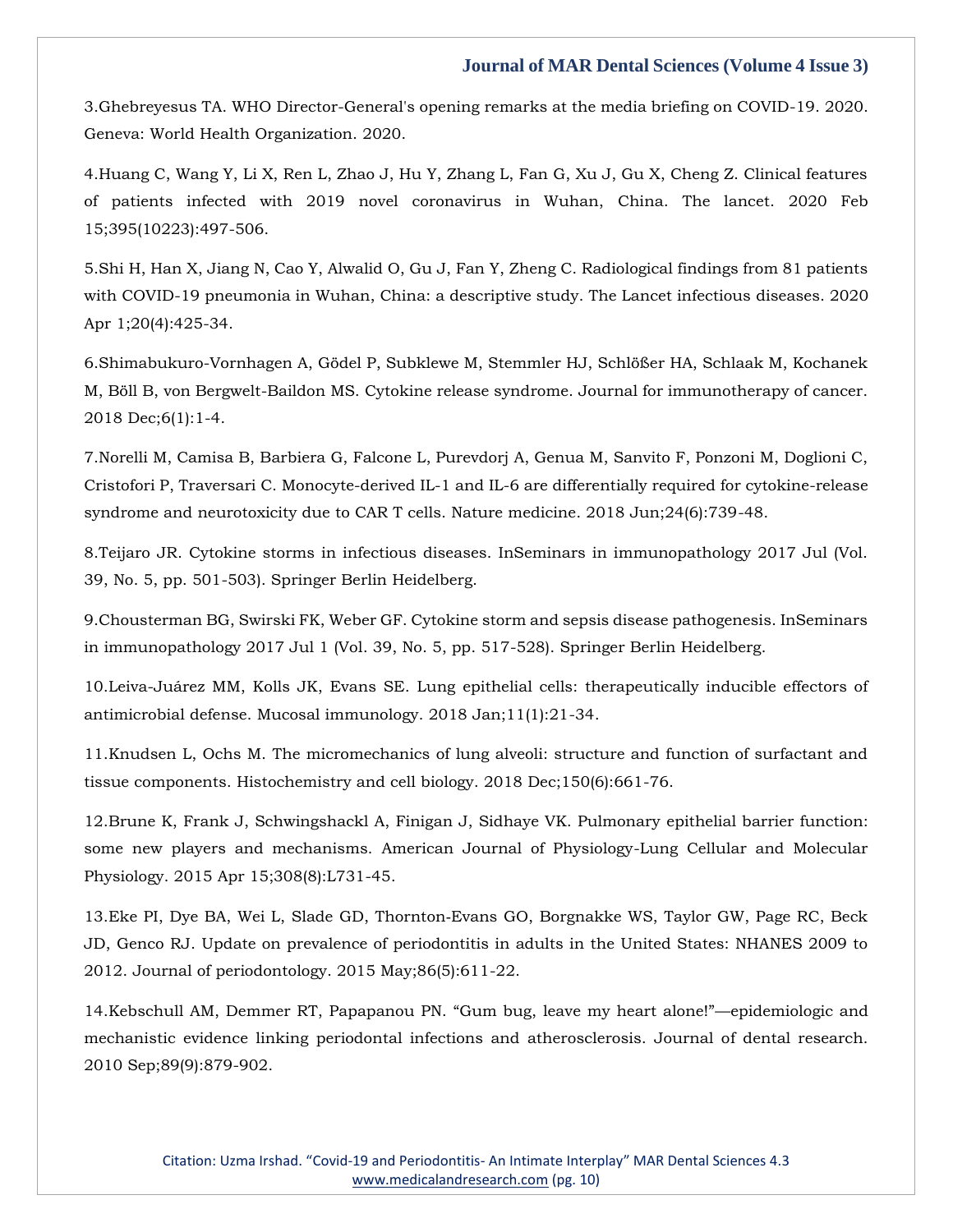15[.Lalla E, Papapanou PN. Diabetes mellitus and periodontitis: a tale of two common interrelated](https://www.google.com/search?q=Diabetes+mellitus+and+periodontitis%3A+a+tale+of+two+common+interrelated+diseases&sxsrf=AOaemvIfrOYAopKCxmjgIis4J5DvMDtCaA%3A1641368710327&ei=hkzVYcKPE93n2roP9IuuKA&ved=0ahUKEwjC6rH3jpr1AhXds1YBHfSFCwUQ4dUDCA4&uact=5&oq=Diabetes+mellitus+and+periodontitis%3A+a+tale+of+two+common+interrelated+diseases&gs_lcp=Cgdnd3Mtd2l6EAMyBwgjEOoCECcyBwgjEOoCECcyBwgjEOoCECcyBwgjEOoCECcyBwgjEOoCECcyBwgjEOoCECcyBwgjEOoCECcyBwgjEOoCECcyBwgjEOoCECcyBwgjEOoCECdKBAhBGABKBAhGGABQnQZYnQZguAloAXAAeACAAQCIAQCSAQCYAQCgAQGgAQKwAQrAAQE&sclient=gws-wiz)  [diseases. Nature Reviews Endocrinology. 2011 Dec;7\(12\):738-48.](https://www.google.com/search?q=Diabetes+mellitus+and+periodontitis%3A+a+tale+of+two+common+interrelated+diseases&sxsrf=AOaemvIfrOYAopKCxmjgIis4J5DvMDtCaA%3A1641368710327&ei=hkzVYcKPE93n2roP9IuuKA&ved=0ahUKEwjC6rH3jpr1AhXds1YBHfSFCwUQ4dUDCA4&uact=5&oq=Diabetes+mellitus+and+periodontitis%3A+a+tale+of+two+common+interrelated+diseases&gs_lcp=Cgdnd3Mtd2l6EAMyBwgjEOoCECcyBwgjEOoCECcyBwgjEOoCECcyBwgjEOoCECcyBwgjEOoCECcyBwgjEOoCECcyBwgjEOoCECcyBwgjEOoCECcyBwgjEOoCECcyBwgjEOoCECdKBAhBGABKBAhGGABQnQZYnQZguAloAXAAeACAAQCIAQCSAQCYAQCgAQGgAQKwAQrAAQE&sclient=gws-wiz)

16[.Lundberg K, Wegner N, Yucel-Lindberg T, Venables PJ. Periodontitis in RA](https://www.google.com/search?q=Periodontitis+in+RA%E2%80%94the+citrullinated+enolase+connection&sxsrf=AOaemvIYSjyhbjAHHHczJRYnloKCsiB_0A%3A1641368731418&ei=m0zVYfHiGLKm2roP16mu4Ac&ved=0ahUKEwixnLmBj5r1AhUyk1YBHdeUC3wQ4dUDCA4&uact=5&oq=Periodontitis+in+RA%E2%80%94the+citrullinated+enolase+connection&gs_lcp=Cgdnd3Mtd2l6EAMyBggAEBYQHjoHCCMQ6gIQJ0oECEEYAEoECEYYAFDTBVjTBWDICGgBcAJ4AIABlQKIAZUCkgEDMi0xmAEAoAEBoAECsAEKwAEB&sclient=gws-wiz)—the citrullinated enolase [connection. Nature Reviews Rheumatology. 2010 Dec;6\(12\):727-30.](https://www.google.com/search?q=Periodontitis+in+RA%E2%80%94the+citrullinated+enolase+connection&sxsrf=AOaemvIYSjyhbjAHHHczJRYnloKCsiB_0A%3A1641368731418&ei=m0zVYfHiGLKm2roP16mu4Ac&ved=0ahUKEwixnLmBj5r1AhUyk1YBHdeUC3wQ4dUDCA4&uact=5&oq=Periodontitis+in+RA%E2%80%94the+citrullinated+enolase+connection&gs_lcp=Cgdnd3Mtd2l6EAMyBggAEBYQHjoHCCMQ6gIQJ0oECEEYAEoECEYYAFDTBVjTBWDICGgBcAJ4AIABlQKIAZUCkgEDMi0xmAEAoAEBoAECsAEKwAEB&sclient=gws-wiz)

17[.Sell AM, de Alencar JB, Visentainer JE, e Silva CD. Immunopathogenesis of Chronic Periodontitis.](https://www.google.com/search?q=Immunopathogenesis+of+Chronic+Periodontitis&sxsrf=AOaemvJRd2QPW1DM1LNInDN8bmzxapzSCQ%3A1641368755571&ei=s0zVYbf7Ib7a2roPn-uzWA&ved=0ahUKEwj3oPuMj5r1AhU-rVYBHZ_1DAsQ4dUDCA4&uact=5&oq=Immunopathogenesis+of+Chronic+Periodontitis&gs_lcp=Cgdnd3Mtd2l6EAMyBggAEBYQHjIGCAAQFhAeMgYIABAWEB46BwgjEOoCECdKBAhBGABKBAhGGABQ1AVY1AVgrghoAXAAeACAAfoBiAH6AZIBAzItMZgBAKABAaABArABCsABAQ&sclient=gws-wiz)  InPeriodontitis—[A Useful Reference 2017 Nov 15. InTech.](https://www.google.com/search?q=Immunopathogenesis+of+Chronic+Periodontitis&sxsrf=AOaemvJRd2QPW1DM1LNInDN8bmzxapzSCQ%3A1641368755571&ei=s0zVYbf7Ib7a2roPn-uzWA&ved=0ahUKEwj3oPuMj5r1AhU-rVYBHZ_1DAsQ4dUDCA4&uact=5&oq=Immunopathogenesis+of+Chronic+Periodontitis&gs_lcp=Cgdnd3Mtd2l6EAMyBggAEBYQHjIGCAAQFhAeMgYIABAWEB46BwgjEOoCECdKBAhBGABKBAhGGABQ1AVY1AVgrghoAXAAeACAAfoBiAH6AZIBAzItMZgBAKABAaABArABCsABAQ&sclient=gws-wiz)

18[.Island T. Evaluation and Treatment Coronavirus \(COVID-19\) StatPearls \[Internet\]\[Google Scholar](https://www.google.com/search?q=Evaluation+and+Treatment+Coronavirus+&sxsrf=AOaemvIFUKhGCT5TKR6ExTZj55rVLOJzbA%3A1641368781139&ei=zUzVYfL2B9_e2roPy4-coAs&ved=0ahUKEwiykZSZj5r1AhVfr1YBHcsHB7QQ4dUDCA4&uact=5&oq=Evaluation+and+Treatment+Coronavirus+&gs_lcp=Cgdnd3Mtd2l6EAMyBQgAEIAEMgYIABAWEB46BwgjEOoCECdKBAhBGABKBAhGGABQ1AVY1AVgyAhoAXACeACAAdwBiAHcAZIBAzItMZgBAKABAaABArABCsABAQ&sclient=gws-wiz)**]**.

19[.Bosch BJ, Van der Zee R, De Haan CA, Rottier PJ. The coronavirus spike protein is a class I virus](https://www.google.com/search?q=The+coronavirus+spike+protein+is+a+class+I+virus+fusion+protein%3A+structural+and+functional+characterization+of+the+fusion+core+complex&sxsrf=AOaemvJpgboEM_nHvw0h5hCBfThGSgVtoA%3A1641368801156&ei=4UzVYeHrCMnb2roPxJ63gAQ&ved=0ahUKEwih4Nmij5r1AhXJrVYBHUTPDUAQ4dUDCA4&uact=5&oq=The+coronavirus+spike+protein+is+a+class+I+virus+fusion+protein%3A+structural+and+functional+characterization+of+the+fusion+core+complex&gs_lcp=Cgdnd3Mtd2l6EAMyBwgjEOoCECcyBwgjEOoCECcyBwgjEOoCECcyBwgjEOoCECcyBwgjEOoCECcyBwgjEOoCECcyBwgjEOoCECcyBwgjEOoCECcyBwgjEOoCECcyBwgjEOoCECdKBAhBGABKBAhGGABQygVYygVgsghoAXACeACAAQCIAQCSAQCYAQCgAQGgAQKwAQrAAQE&sclient=gws-wiz)  [fusion protein: structural and functional characterization of the fusion core complex. Journal of virology.](https://www.google.com/search?q=The+coronavirus+spike+protein+is+a+class+I+virus+fusion+protein%3A+structural+and+functional+characterization+of+the+fusion+core+complex&sxsrf=AOaemvJpgboEM_nHvw0h5hCBfThGSgVtoA%3A1641368801156&ei=4UzVYeHrCMnb2roPxJ63gAQ&ved=0ahUKEwih4Nmij5r1AhXJrVYBHUTPDUAQ4dUDCA4&uact=5&oq=The+coronavirus+spike+protein+is+a+class+I+virus+fusion+protein%3A+structural+and+functional+characterization+of+the+fusion+core+complex&gs_lcp=Cgdnd3Mtd2l6EAMyBwgjEOoCECcyBwgjEOoCECcyBwgjEOoCECcyBwgjEOoCECcyBwgjEOoCECcyBwgjEOoCECcyBwgjEOoCECcyBwgjEOoCECcyBwgjEOoCECcyBwgjEOoCECdKBAhBGABKBAhGGABQygVYygVgsghoAXACeACAAQCIAQCSAQCYAQCgAQGgAQKwAQrAAQE&sclient=gws-wiz)  [2003 Aug 15;77\(16\):8801-11.](https://www.google.com/search?q=The+coronavirus+spike+protein+is+a+class+I+virus+fusion+protein%3A+structural+and+functional+characterization+of+the+fusion+core+complex&sxsrf=AOaemvJpgboEM_nHvw0h5hCBfThGSgVtoA%3A1641368801156&ei=4UzVYeHrCMnb2roPxJ63gAQ&ved=0ahUKEwih4Nmij5r1AhXJrVYBHUTPDUAQ4dUDCA4&uact=5&oq=The+coronavirus+spike+protein+is+a+class+I+virus+fusion+protein%3A+structural+and+functional+characterization+of+the+fusion+core+complex&gs_lcp=Cgdnd3Mtd2l6EAMyBwgjEOoCECcyBwgjEOoCECcyBwgjEOoCECcyBwgjEOoCECcyBwgjEOoCECcyBwgjEOoCECcyBwgjEOoCECcyBwgjEOoCECcyBwgjEOoCECcyBwgjEOoCECdKBAhBGABKBAhGGABQygVYygVgsghoAXACeACAAQCIAQCSAQCYAQCgAQGgAQKwAQrAAQE&sclient=gws-wiz)

20[.Li W, Moore MJ, Vasilieva N, Sui J, Wong SK, Berne MA, Somasundaran M, Sullivan JL, Luzuriaga](https://www.google.com/search?q=Angiotensin-converting+enzyme+2+is+a+functional+receptor+for+the+SARS+coronavirus&sxsrf=AOaemvL7n_MzpIWJ4KIYoNIwJ0lB6phSSQ%3A1641368818878&ei=8kzVYcjyNO3k2roPwbG16A8&ved=0ahUKEwjIs5Orj5r1AhVtslYBHcFYDf0Q4dUDCA4&uact=5&oq=Angiotensin-converting+enzyme+2+is+a+functional+receptor+for+the+SARS+coronavirus&gs_lcp=Cgdnd3Mtd2l6EAMyBQgAEIAEOgcIIxDqAhAnSgQIQRgASgQIRhgAUL0FWL0FYOYKaAFwAngAgAGuAYgBrgGSAQMwLjGYAQCgAQGgAQKwAQrAAQE&sclient=gws-wiz)  [K, Greenough TC, Choe H. Angiotensin-converting enzyme 2 is a functional receptor for the SARS](https://www.google.com/search?q=Angiotensin-converting+enzyme+2+is+a+functional+receptor+for+the+SARS+coronavirus&sxsrf=AOaemvL7n_MzpIWJ4KIYoNIwJ0lB6phSSQ%3A1641368818878&ei=8kzVYcjyNO3k2roPwbG16A8&ved=0ahUKEwjIs5Orj5r1AhVtslYBHcFYDf0Q4dUDCA4&uact=5&oq=Angiotensin-converting+enzyme+2+is+a+functional+receptor+for+the+SARS+coronavirus&gs_lcp=Cgdnd3Mtd2l6EAMyBQgAEIAEOgcIIxDqAhAnSgQIQRgASgQIRhgAUL0FWL0FYOYKaAFwAngAgAGuAYgBrgGSAQMwLjGYAQCgAQGgAQKwAQrAAQE&sclient=gws-wiz)  [coronavirus. Nature. 2003 Nov;426\(6965\):450-4.](https://www.google.com/search?q=Angiotensin-converting+enzyme+2+is+a+functional+receptor+for+the+SARS+coronavirus&sxsrf=AOaemvL7n_MzpIWJ4KIYoNIwJ0lB6phSSQ%3A1641368818878&ei=8kzVYcjyNO3k2roPwbG16A8&ved=0ahUKEwjIs5Orj5r1AhVtslYBHcFYDf0Q4dUDCA4&uact=5&oq=Angiotensin-converting+enzyme+2+is+a+functional+receptor+for+the+SARS+coronavirus&gs_lcp=Cgdnd3Mtd2l6EAMyBQgAEIAEOgcIIxDqAhAnSgQIQRgASgQIRhgAUL0FWL0FYOYKaAFwAngAgAGuAYgBrgGSAQMwLjGYAQCgAQGgAQKwAQrAAQE&sclient=gws-wiz)

21[.Letko M, Marzi A, Munster V. Functional assessment of cell entry and receptor usage for SARS-CoV-](https://www.google.com/search?q=Functional+assessment+of+cell+entry+and+receptor+usage+for+SARS-CoV-2+and+other+lineage+B+betacoronaviruses&sxsrf=AOaemvK_GcSpDbOqOf4v_cdyh2tD6Aij-A%3A1641368837864&ei=BU3VYeP1M7Wp2roPwLaGSA&ved=0ahUKEwijjJq0j5r1AhW1lFYBHUCbAQkQ4dUDCA4&uact=5&oq=Functional+assessment+of+cell+entry+and+receptor+usage+for+SARS-CoV-2+and+other+lineage+B+betacoronaviruses&gs_lcp=Cgdnd3Mtd2l6EAMyBwgjEOoCECcyBwgjEOoCECcyBwgjEOoCECcyBwgjEOoCECcyBwgjEOoCECcyBwgjEOoCECcyBwgjEOoCECcyBwgjEOoCECcyBwgjEOoCECcyBwgjEOoCECdKBAhBGABKBAhGGABQgwVYgwVgxAhoAXACeACAAQCIAQCSAQCYAQCgAQGgAQKwAQrAAQE&sclient=gws-wiz)[2 and other lineage B betacoronaviruses. Nature microbiology. 2020 Apr;5\(4\):562-9.](https://www.google.com/search?q=Functional+assessment+of+cell+entry+and+receptor+usage+for+SARS-CoV-2+and+other+lineage+B+betacoronaviruses&sxsrf=AOaemvK_GcSpDbOqOf4v_cdyh2tD6Aij-A%3A1641368837864&ei=BU3VYeP1M7Wp2roPwLaGSA&ved=0ahUKEwijjJq0j5r1AhW1lFYBHUCbAQkQ4dUDCA4&uact=5&oq=Functional+assessment+of+cell+entry+and+receptor+usage+for+SARS-CoV-2+and+other+lineage+B+betacoronaviruses&gs_lcp=Cgdnd3Mtd2l6EAMyBwgjEOoCECcyBwgjEOoCECcyBwgjEOoCECcyBwgjEOoCECcyBwgjEOoCECcyBwgjEOoCECcyBwgjEOoCECcyBwgjEOoCECcyBwgjEOoCECcyBwgjEOoCECdKBAhBGABKBAhGGABQgwVYgwVgxAhoAXACeACAAQCIAQCSAQCYAQCgAQGgAQKwAQrAAQE&sclient=gws-wiz)

22[.Wang EA, Zenilman J, Brinkley-Rubinstein L. Ethical considerations for COVID-19 vaccine trials in](https://www.google.com/search?q=Ethical+considerations+for+COVID-19+vaccine+trials+in+correctional+facilities&sxsrf=AOaemvLlUY1xl3u0FtuzuC86ObXlB_2GQQ%3A1641368853333&ei=FU3VYbm_E-jl2roPx7OdmA0&ved=0ahUKEwj5ncq7j5r1AhXoslYBHcdZB9MQ4dUDCA4&uact=5&oq=Ethical+considerations+for+COVID-19+vaccine+trials+in+correctional+facilities&gs_lcp=Cgdnd3Mtd2l6EAMyBQgAEIAEOgcIIxDqAhAnSgQIQRgASgQIRhgAUM4FWJ0PYIQVaAFwAngAgAG5AogBtwSSAQUyLTEuMZgBAKABAaABArABCsABAQ&sclient=gws-wiz)  [correctional facilities. Jama. 2020 Sep 15;324\(11\):1031-2.](https://www.google.com/search?q=Ethical+considerations+for+COVID-19+vaccine+trials+in+correctional+facilities&sxsrf=AOaemvLlUY1xl3u0FtuzuC86ObXlB_2GQQ%3A1641368853333&ei=FU3VYbm_E-jl2roPx7OdmA0&ved=0ahUKEwj5ncq7j5r1AhXoslYBHcdZB9MQ4dUDCA4&uact=5&oq=Ethical+considerations+for+COVID-19+vaccine+trials+in+correctional+facilities&gs_lcp=Cgdnd3Mtd2l6EAMyBQgAEIAEOgcIIxDqAhAnSgQIQRgASgQIRhgAUM4FWJ0PYIQVaAFwAngAgAG5AogBtwSSAQUyLTEuMZgBAKABAaABArABCsABAQ&sclient=gws-wiz)

23.Rate CF. Characteristics of Patients [Dying in Relation to COVID-19 in Italy Onder G, Rezza G,](https://www.google.com/search?q=Characteristics+of+Patients+Dying+in+Relation+to+COVID-19+in+Italy&sxsrf=AOaemvJtYp9XX6R91TnTJWS5VQsGOWoG8w%3A1641368877945&ei=LU3VYZ2HOevn2roPu_mp2A4&ved=0ahUKEwjd0ajHj5r1AhXrs1YBHbt8CusQ4dUDCA4&uact=5&oq=Characteristics+of+Patients+Dying+in+Relation+to+COVID-19+in+Italy&gs_lcp=Cgdnd3Mtd2l6EAM6BwgjEOoCECdKBAhBGABKBAhGGABQgQZYgQZg9QloAXACeACAAZECiAGRApIBAzItMZgBAKABAaABArABCsABAQ&sclient=gws-wiz)  [Brusaferro S. JAMA Published online March. 2020;23.](https://www.google.com/search?q=Characteristics+of+Patients+Dying+in+Relation+to+COVID-19+in+Italy&sxsrf=AOaemvJtYp9XX6R91TnTJWS5VQsGOWoG8w%3A1641368877945&ei=LU3VYZ2HOevn2roPu_mp2A4&ved=0ahUKEwjd0ajHj5r1AhXrs1YBHbt8CusQ4dUDCA4&uact=5&oq=Characteristics+of+Patients+Dying+in+Relation+to+COVID-19+in+Italy&gs_lcp=Cgdnd3Mtd2l6EAM6BwgjEOoCECdKBAhBGABKBAhGGABQgQZYgQZg9QloAXACeACAAZECiAGRApIBAzItMZgBAKABAaABArABCsABAQ&sclient=gws-wiz)

24[.Pan W, Wang Q, Chen Q. The cytokine network involved in the host immune response to](https://www.google.com/search?q=The+cytokine+network+involved+in+the+host+immune+response+to+periodontitis.+International+journal+of+oral+science&sxsrf=AOaemvI8sJCGRR5pY48tyXu6JTpsH-Ryfw%3A1641368900182&ei=RE3VYYfQCtnc2roP6MibuAo&ved=0ahUKEwiHgvbRj5r1AhVZrlYBHWjkBqcQ4dUDCA4&uact=5&oq=The+cytokine+network+involved+in+the+host+immune+response+to+periodontitis.+International+journal+of+oral+science&gs_lcp=Cgdnd3Mtd2l6EAMyBwgjEOoCECcyBwgjEOoCECcyBwgjEOoCECcyBwgjEOoCECcyBwgjEOoCECcyBwgjEOoCECcyBwgjEOoCECcyBwgjEOoCECcyBwgjEOoCECcyBwgjEOoCECdKBAhBGABKBAhGGABQzAVYzAVg0whoAXAAeACAAQCIAQCSAQCYAQCgAQGgAQKwAQrAAQE&sclient=gws-wiz)  [periodontitis. International journal of oral science. 2019 Nov 5;11\(3\):1-3.](https://www.google.com/search?q=The+cytokine+network+involved+in+the+host+immune+response+to+periodontitis.+International+journal+of+oral+science&sxsrf=AOaemvI8sJCGRR5pY48tyXu6JTpsH-Ryfw%3A1641368900182&ei=RE3VYYfQCtnc2roP6MibuAo&ved=0ahUKEwiHgvbRj5r1AhVZrlYBHWjkBqcQ4dUDCA4&uact=5&oq=The+cytokine+network+involved+in+the+host+immune+response+to+periodontitis.+International+journal+of+oral+science&gs_lcp=Cgdnd3Mtd2l6EAMyBwgjEOoCECcyBwgjEOoCECcyBwgjEOoCECcyBwgjEOoCECcyBwgjEOoCECcyBwgjEOoCECcyBwgjEOoCECcyBwgjEOoCECcyBwgjEOoCECcyBwgjEOoCECdKBAhBGABKBAhGGABQzAVYzAVg0whoAXAAeACAAQCIAQCSAQCYAQCgAQGgAQKwAQrAAQE&sclient=gws-wiz)

25[.Pizzo G, Guiglia R, Russo LL, Campisi G. Dentistry and internal medicine: from the focal infection](https://www.google.com/search?q=Dentistry+and+internal+medicine%3A+from+the+focal+infection+theory+to+the+periodontal+medicine+concept&sxsrf=AOaemvLDjGBlnSZFLvsIUcZltpTQOBABOA%3A1641368918160&ei=Vk3VYa6UCd3j2roPz_ObqAs&ved=0ahUKEwiul7_aj5r1AhXdsVYBHc_5BrUQ4dUDCA4&uact=5&oq=Dentistry+and+internal+medicine%3A+from+the+focal+infection+theory+to+the+periodontal+medicine+concept&gs_lcp=Cgdnd3Mtd2l6EAMyBAgAEB46BwgjEOoCECdKBAhBGABKBAhGGABQsAVYsAVgkAhoAXACeACAAewBiAHsAZIBAzItMZgBAKABAaABArABCsABAQ&sclient=gws-wiz)  [theory to the periodontal medicine concept. European journal of internal medicine. 2010 Dec](https://www.google.com/search?q=Dentistry+and+internal+medicine%3A+from+the+focal+infection+theory+to+the+periodontal+medicine+concept&sxsrf=AOaemvLDjGBlnSZFLvsIUcZltpTQOBABOA%3A1641368918160&ei=Vk3VYa6UCd3j2roPz_ObqAs&ved=0ahUKEwiul7_aj5r1AhXdsVYBHc_5BrUQ4dUDCA4&uact=5&oq=Dentistry+and+internal+medicine%3A+from+the+focal+infection+theory+to+the+periodontal+medicine+concept&gs_lcp=Cgdnd3Mtd2l6EAMyBAgAEB46BwgjEOoCECdKBAhBGABKBAhGGABQsAVYsAVgkAhoAXACeACAAewBiAHsAZIBAzItMZgBAKABAaABArABCsABAQ&sclient=gws-wiz)  [1;21\(6\):496-502.](https://www.google.com/search?q=Dentistry+and+internal+medicine%3A+from+the+focal+infection+theory+to+the+periodontal+medicine+concept&sxsrf=AOaemvLDjGBlnSZFLvsIUcZltpTQOBABOA%3A1641368918160&ei=Vk3VYa6UCd3j2roPz_ObqAs&ved=0ahUKEwiul7_aj5r1AhXdsVYBHc_5BrUQ4dUDCA4&uact=5&oq=Dentistry+and+internal+medicine%3A+from+the+focal+infection+theory+to+the+periodontal+medicine+concept&gs_lcp=Cgdnd3Mtd2l6EAMyBAgAEB46BwgjEOoCECdKBAhBGABKBAhGGABQsAVYsAVgkAhoAXACeACAAewBiAHsAZIBAzItMZgBAKABAaABArABCsABAQ&sclient=gws-wiz)

26[.Pfützner A, Lazzara M, Jantz J. Why do people with diabetes have a high risk for severe COVID-19](https://www.google.com/search?q=Why+do+people+with+diabetes+have+a+high+risk+for+severe+COVID-19+disease%3F%E2%80%94A+dental+hypothesis+and+possible+prevention+strategy&sxsrf=AOaemvKoT71i_cfbnpUMIefDM3OoGnIhng%3A1641368936324&ei=aE3VYf3vEq7j2roPjce44AY&ved=0ahUKEwj9w5Pjj5r1AhWusVYBHY0jDmwQ4dUDCA4&uact=5&oq=Why+do+people+with+diabetes+have+a+high+risk+for+severe+COVID-19+disease%3F%E2%80%94A+dental+hypothesis+and+possible+prevention+strategy&gs_lcp=Cgdnd3Mtd2l6EAMyBwgjEOoCECcyBwgjEOoCECcyBwgjEOoCECcyBwgjEOoCECcyBwgjEOoCECcyBwgjEOoCECcyBwgjEOoCECcyBwgjEOoCECcyBwgjEOoCECcyBwgjEOoCECdKBAhBGABKBAhGGABQ1gVY1gVgzQhoAXACeACAAQCIAQCSAQCYAQCgAQGgAQKwAQrAAQE&sclient=gws-wiz)  disease?—[A dental hypothesis and possible prevention strategy. Journal of diabetes science and](https://www.google.com/search?q=Why+do+people+with+diabetes+have+a+high+risk+for+severe+COVID-19+disease%3F%E2%80%94A+dental+hypothesis+and+possible+prevention+strategy&sxsrf=AOaemvKoT71i_cfbnpUMIefDM3OoGnIhng%3A1641368936324&ei=aE3VYf3vEq7j2roPjce44AY&ved=0ahUKEwj9w5Pjj5r1AhWusVYBHY0jDmwQ4dUDCA4&uact=5&oq=Why+do+people+with+diabetes+have+a+high+risk+for+severe+COVID-19+disease%3F%E2%80%94A+dental+hypothesis+and+possible+prevention+strategy&gs_lcp=Cgdnd3Mtd2l6EAMyBwgjEOoCECcyBwgjEOoCECcyBwgjEOoCECcyBwgjEOoCECcyBwgjEOoCECcyBwgjEOoCECcyBwgjEOoCECcyBwgjEOoCECcyBwgjEOoCECcyBwgjEOoCECdKBAhBGABKBAhGGABQ1gVY1gVgzQhoAXACeACAAQCIAQCSAQCYAQCgAQGgAQKwAQrAAQE&sclient=gws-wiz)  [technology. 2020 Jul;14\(4\):769-71.](https://www.google.com/search?q=Why+do+people+with+diabetes+have+a+high+risk+for+severe+COVID-19+disease%3F%E2%80%94A+dental+hypothesis+and+possible+prevention+strategy&sxsrf=AOaemvKoT71i_cfbnpUMIefDM3OoGnIhng%3A1641368936324&ei=aE3VYf3vEq7j2roPjce44AY&ved=0ahUKEwj9w5Pjj5r1AhWusVYBHY0jDmwQ4dUDCA4&uact=5&oq=Why+do+people+with+diabetes+have+a+high+risk+for+severe+COVID-19+disease%3F%E2%80%94A+dental+hypothesis+and+possible+prevention+strategy&gs_lcp=Cgdnd3Mtd2l6EAMyBwgjEOoCECcyBwgjEOoCECcyBwgjEOoCECcyBwgjEOoCECcyBwgjEOoCECcyBwgjEOoCECcyBwgjEOoCECcyBwgjEOoCECcyBwgjEOoCECcyBwgjEOoCECdKBAhBGABKBAhGGABQ1gVY1gVgzQhoAXACeACAAQCIAQCSAQCYAQCgAQGgAQKwAQrAAQE&sclient=gws-wiz)

27[.Takahashi Y, Watanabe N, Kamio N, Kobayashi R, Iinuma T, Imai K. Aspiration of periodontopathic](https://www.google.com/search?q=Aspiration+of+periodontopathic+bacteria+due+to+poor+oral+hygiene+potentially+contributes+to+the+aggravation+of+COVID-19&sxsrf=AOaemvLoWFx4uXxyZFFeK4lvYGG4z84I4Q%3A1641368953508&ei=eU3VYdqiHuXe2roPrbaYoAk&ved=0ahUKEwiaw6zrj5r1AhVlr1YBHS0bBpQQ4dUDCA4&uact=5&oq=Aspiration+of+periodontopathic+bacteria+due+to+poor+oral+hygiene+potentially+contributes+to+the+aggravation+of+COVID-19&gs_lcp=Cgdnd3Mtd2l6EAMyBwgjEOoCECcyBwgjEOoCECcyBwgjEOoCECcyBwgjEOoCECcyBwgjEOoCECcyBwgjEOoCECcyBwgjEOoCECcyBwgjEOoCECcyBwgjEOoCECcyBwgjEOoCECdKBAhBGABKBAhGGABQmQRYmQRggAdoAXAAeACAAQCIAQCSAQCYAQCgAQGgAQKwAQrAAQE&sclient=gws-wiz)  [bacteria due to poor oral hygiene potentially contributes to the aggravation of COVID-19. Journal of Oral](https://www.google.com/search?q=Aspiration+of+periodontopathic+bacteria+due+to+poor+oral+hygiene+potentially+contributes+to+the+aggravation+of+COVID-19&sxsrf=AOaemvLoWFx4uXxyZFFeK4lvYGG4z84I4Q%3A1641368953508&ei=eU3VYdqiHuXe2roPrbaYoAk&ved=0ahUKEwiaw6zrj5r1AhVlr1YBHS0bBpQQ4dUDCA4&uact=5&oq=Aspiration+of+periodontopathic+bacteria+due+to+poor+oral+hygiene+potentially+contributes+to+the+aggravation+of+COVID-19&gs_lcp=Cgdnd3Mtd2l6EAMyBwgjEOoCECcyBwgjEOoCECcyBwgjEOoCECcyBwgjEOoCECcyBwgjEOoCECcyBwgjEOoCECcyBwgjEOoCECcyBwgjEOoCECcyBwgjEOoCECcyBwgjEOoCECdKBAhBGABKBAhGGABQmQRYmQRggAdoAXAAeACAAQCIAQCSAQCYAQCgAQGgAQKwAQrAAQE&sclient=gws-wiz)  [Science. 2021;63\(1\):1-3.](https://www.google.com/search?q=Aspiration+of+periodontopathic+bacteria+due+to+poor+oral+hygiene+potentially+contributes+to+the+aggravation+of+COVID-19&sxsrf=AOaemvLoWFx4uXxyZFFeK4lvYGG4z84I4Q%3A1641368953508&ei=eU3VYdqiHuXe2roPrbaYoAk&ved=0ahUKEwiaw6zrj5r1AhVlr1YBHS0bBpQQ4dUDCA4&uact=5&oq=Aspiration+of+periodontopathic+bacteria+due+to+poor+oral+hygiene+potentially+contributes+to+the+aggravation+of+COVID-19&gs_lcp=Cgdnd3Mtd2l6EAMyBwgjEOoCECcyBwgjEOoCECcyBwgjEOoCECcyBwgjEOoCECcyBwgjEOoCECcyBwgjEOoCECcyBwgjEOoCECcyBwgjEOoCECcyBwgjEOoCECcyBwgjEOoCECdKBAhBGABKBAhGGABQmQRYmQRggAdoAXAAeACAAQCIAQCSAQCYAQCgAQGgAQKwAQrAAQE&sclient=gws-wiz)